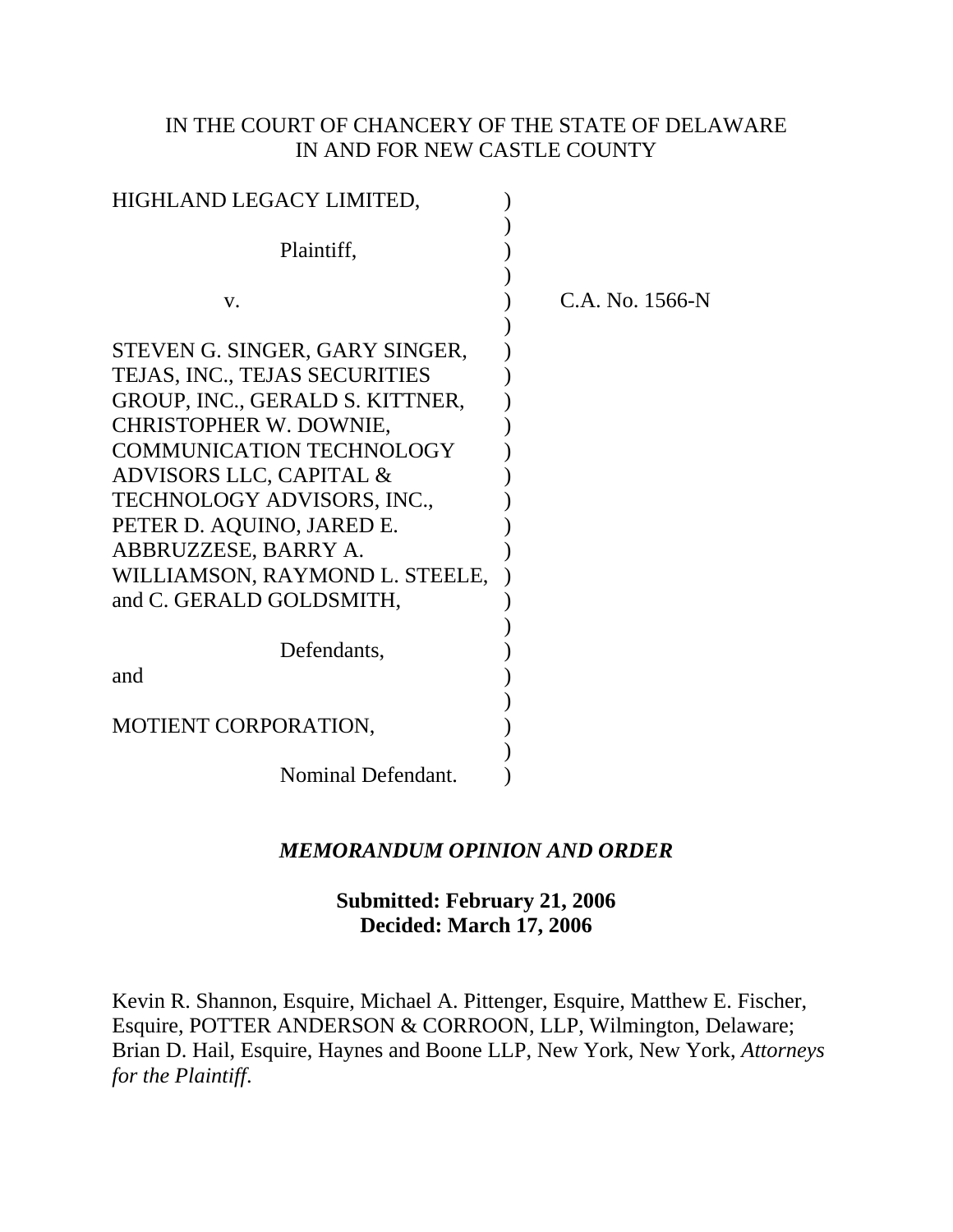Gregory P. Williams, Esquire, Lisa A. Schmidt, Esquire, Richard T. Rollo, Esquire, Harry Tashjian, IV, Esquire, RICHARDS LAYTON & FINGER, PA, Wilmington, Delaware; *Attorneys for Steven G. Singer, Barry A. Williamson, Gerald S. Kittner, Raymond L. Steele, C. Gerald Goldsmith, Christopher W. Downie, and Motient Corporation.*

William J. Marsden, Esquire, Stamatios Stamoulis, Esquire, FISH & RICHARDSON, PC, Wilmington; William B. Mateja, Esquire, Paul E. Coggins, Esquire, FISH & RICHARDSON, PC, Dallas, Texas, *Attorneys for Gary Singer*.

David C. McBride, Esquire, Martin S. Lessner, Esquire, Michele Sherretta, Esquire, YOUNG CONAWAY STARGATT & TAYLOR, LLP, Wilmington, Delaware; Gregory A. Markel, Esquire, Martin L. Seidel, Esquire, Jason Jurgens, Esquire, CADWALADER, WICKERSHAM & TAFT LLP, New York, New York, *Attorneys for Tejas, Inc., Tejas Securities Group, Inc., Communications Technology Advisors, Inc., and Jared E. Abbruzzese.*

Andre G. Bouchard, Esquire, Joel Friedlander, Esquire, BOUCHARD MARGULES & FRIEDLANDER, P.A., Wilmington, Delaware; Douglas W. Henkin, Esquire, Renee H. Sekino, Esquire, MILBANK, TWEED, HADLEY & McCLOY, LLP, New York, New York, *Attorneys for Peter D. Aquino.*

LAMB, Vice Chancellor.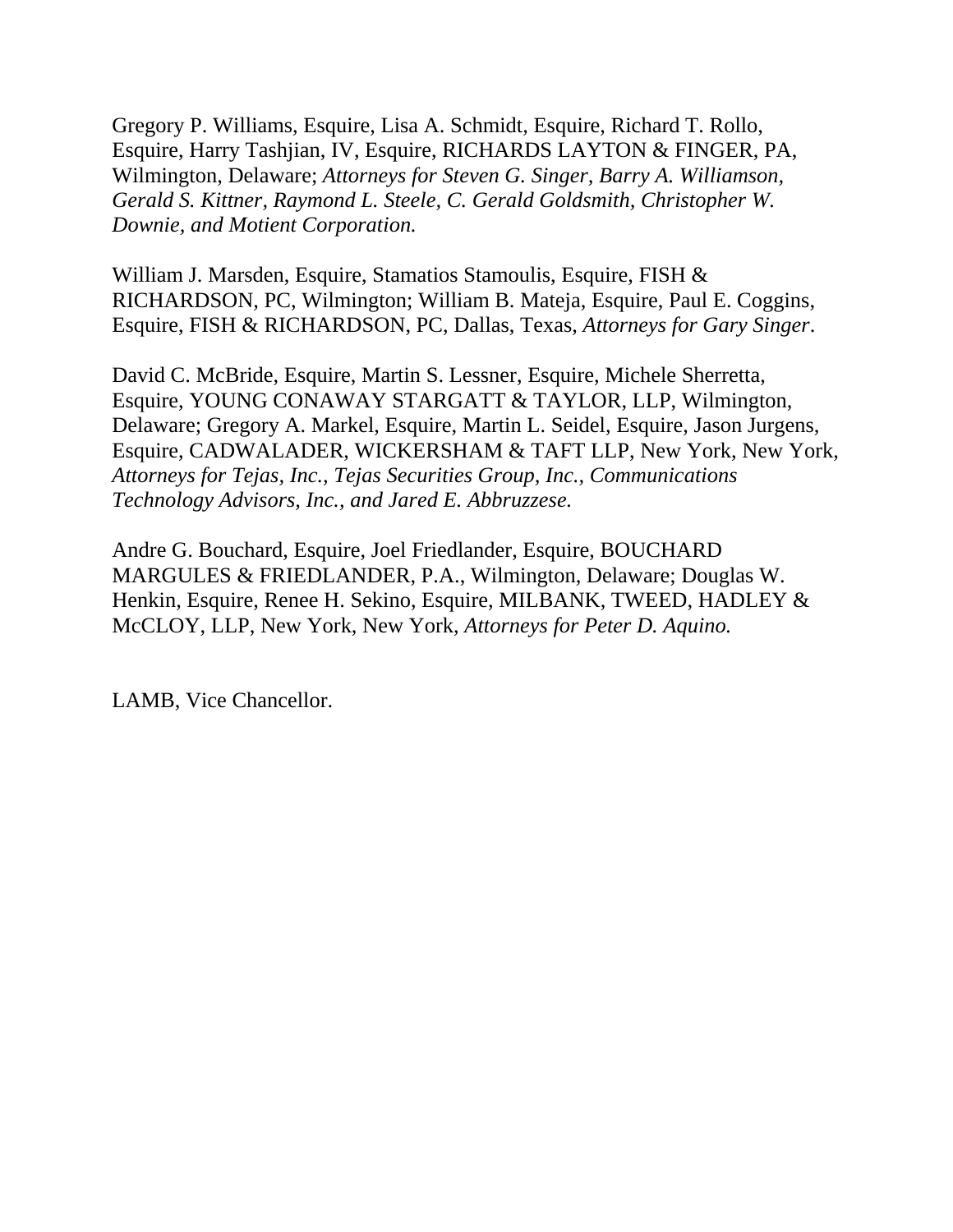A large stockholder brought this derivative action alleging that the directors committed corporate waste by paying exorbitant fees and warrants over a period of years to two financial advisory firms for their services. In addition, the plaintiff stockholder alleges an unrelated claim that the directors breached their fiduciary duties by allowing the brother of one of them to act in a managerial position in violation of a federal court order that forbids him from acting as an officer or director of any public company. The complaint names as defendants five of the seven directors, the two financial advisory firms, several former directors and a current corporate officer, and the "banned" brother.

The defendants have moved to dismiss the complaint under Rule 23.1 for failure to allege with particularity facts establishing demand futility. The court's review of the complaint reveals that it does not allege with particularity facts from which the court could reasonably conclude that the majority of the directors in office when the complaint was filed were disabled from impartially considering a demand. In particular, the court cannot reasonably infer from the scant particularized facts alleged that there is a reasonable doubt that either (1) the majority of the directors were disinterested and independent, or that (2) the challenged transactions were otherwise the product of a valid exercise of business judgment. For these reasons, the motion to dismiss under Rule 23.1 will be granted.

1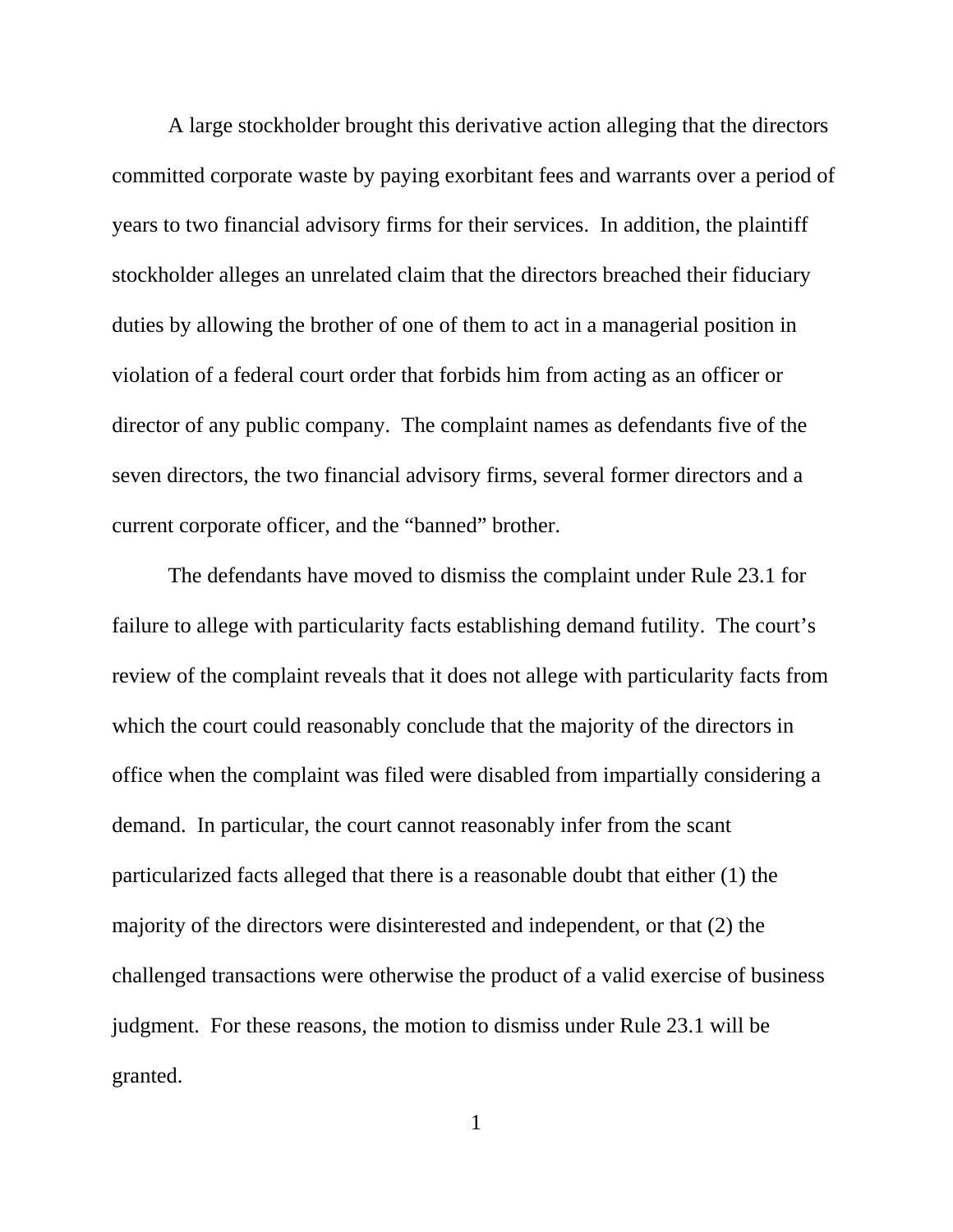## A. The Parties<sup>1</sup>

Motient Corporation is a Delaware corporation with its principal place of business in Lincolnshire, Illinois. Motient provides two-way wireless mobile data services and nationwide wireless internet services.<sup>2</sup> Motient's primary asset is its interest in Mobile Satellite Ventures, L.P., which provides mobile satellite-based communication services. Communication Technology Advisors LLC is a financial and operational restructuring firm with offices in Albany, New York and Reston, Virginia.<sup>3</sup> Capital & Technology Advisors, Inc. is a Delaware corporation affiliated with Communication Technology Advisors LLC.<sup>4</sup> Communication Technology Advisors and Capital & Technology Advisors are referred to herein collectively as CTA. Tejas, Inc. is a Delaware corporation with its principal place of business in Austin, Texas.<sup>5</sup> Tejas is a full service brokerage and investment banking firm that operates primarily through its subsidiary, Tejas Securities Group, Inc., a Texas corporation.<sup>6</sup> Tejas, Inc. and Tejas Securities Group, Inc. are referred

<sup>&</sup>lt;sup>1</sup> The facts recited in this opinion are taken from the well-pleaded allegations of the First Amended Complaint, unless otherwise noted, and are presumed to be true for the purposes of this motion. *Grobow v. Perot*, 539 A.2d 180, 187 (Del. 1988) ("upon a motion to dismiss, only well-pleaded allegations of fact must be accepted as true; conclusionary allegations of fact or law not supported by allegations of specific fact may not be taken as true").

 $2^2$  Compl.  $\P$  16.

 $3$  Compl.  $\P$  4.

 $^4$  *Id.* 

 $<sup>5</sup>$  Compl.  $\P$  5.</sup>

 $\mathbf{H}^6$  *Id.*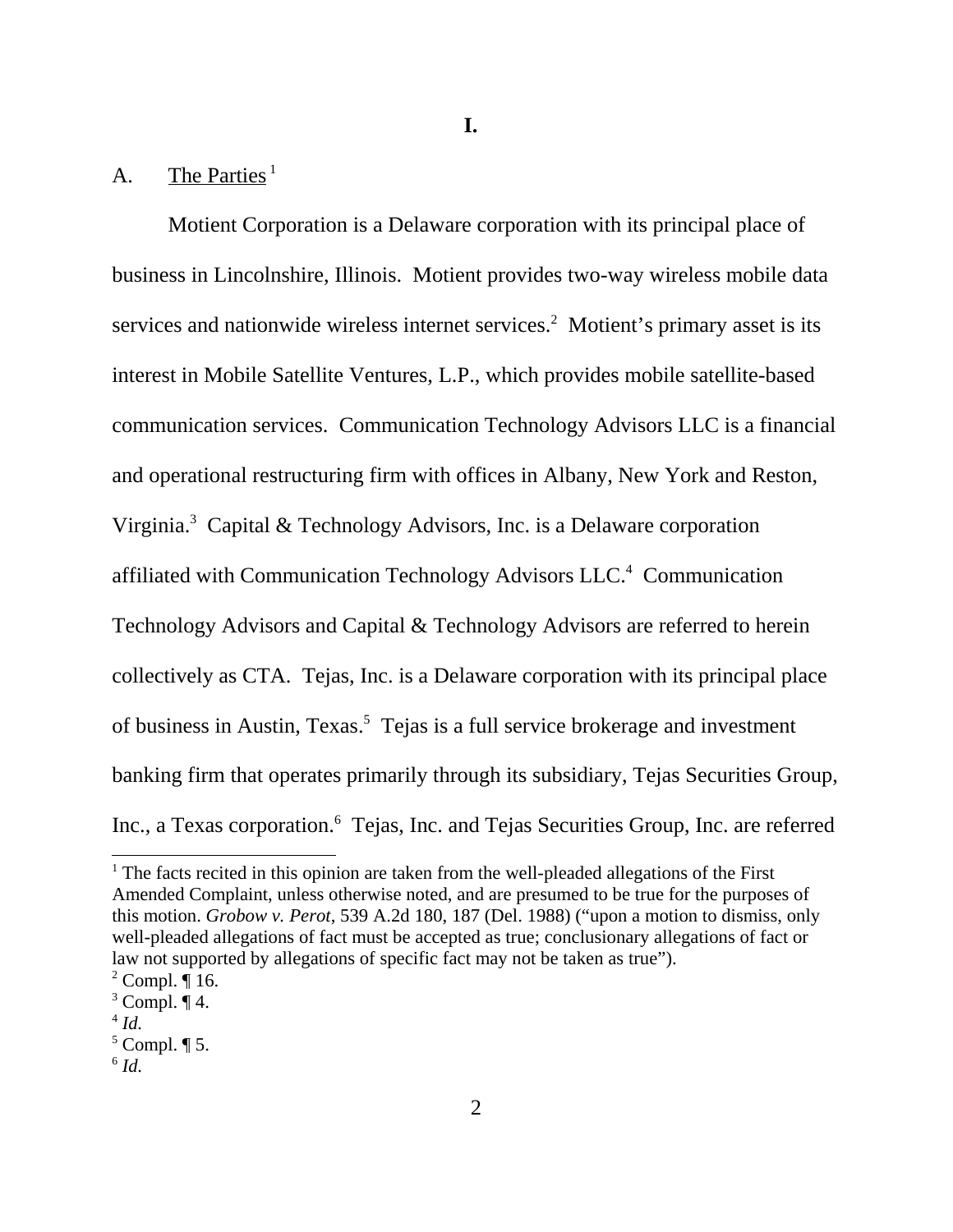to herein collectively as Tejas. On July 1, 2005, Tejas acquired CTA for approximately \$65 million in cash and stock paid to CTA's shareholders, and CTA became a wholly owned subsidiary of Tejas.<sup>7</sup>

The plaintiff, Highland Legacy Limited, is the largest single holder of Motient common stock.<sup>8</sup> Highland purchased its shares of Motient stock in 2002 when Motient emerged from bankruptcy.<sup>9</sup> James Dondero is the President of Strand Advisors, Inc., the general partner of Highland Capital Management, L.P., which is the collateral manager and equity investor in Highland.<sup>10</sup>

## B. The Individual Defendants

At the time the complaint was filed, Motient had a seven-member board of directors consisting of Dondero, Jonelle St. John, and defendants Steven Singer, Gerald Kittner, Raymond Steele, Barry Williamson, and C. Gerald Goldsmith.<sup>11</sup> Steven Singer has been a Motient director since May 2002 and chairman of the board since June 2003. Kittner has been a Motient director since May 2002 and was also an advisor, consultant, and executive officer of CTA. Steele and Goldsmith have been Motient directors since May 2004 and June 2005,

 $7$  Compl.  $\P$  5, 37.

<sup>&</sup>lt;sup>8</sup> Compl. If 2. Highland Legacy Limited is a company organized under the laws of the Cayman Islands. It owns 223,880 shares of Motient common stock.

<sup>9</sup> *Id.* 

 $10$  Compl.  $\P$  3.

<sup>&</sup>lt;sup>11</sup> *Id.* Dondero recently resigned from Motient's board of directors.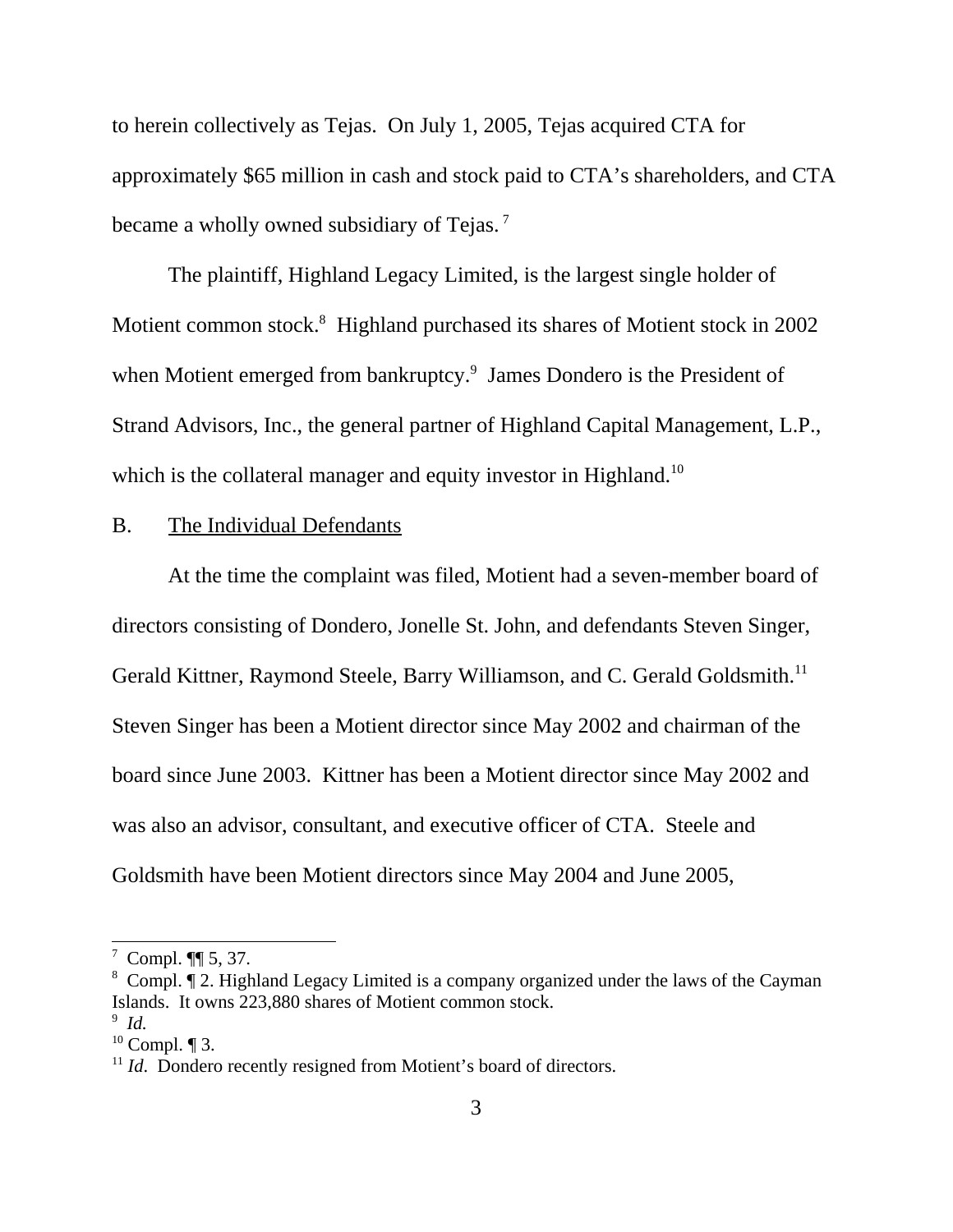respectively. While each is alleged to have certain affiliations with Steven Singer, neither has any ties to CTA or Tejas. Williamson was appointed to the Motient board in 2005 and also serves as an outsider director of Tejas.

The complaint also names as defendants Jared Abbruzzese and Peter Aquino, who are former members of Motient's board of directors.12 Abbruzzese served as a Motient director from May 2002 to June 2003. Abbruzzese was also the founder and managing principal of CTA prior to its merger with Tejas.<sup>13</sup> Aquino was the senior managing director of CTA from February 2002 until July 2005. Aquino replaced Abbruzzese on the Motient board and served until March 2005 when he was replaced by Williamson. $14$ 

 Defendant Christopher Downie is Motient's principal executive officer who earlier served as its executive vice president, chief operating officer, and treasurer.<sup>15</sup>

Lastly, the named defendants include Gary Singer, the brother of defendant Steven Singer. Gary Singer was convicted of fraud, money laundering, and racketeering arising out of his management of another corporation.<sup>16</sup> In connection

 $12$  Compl.  $\P$  3.

 $^{13}$  Compl.  $\overline{9}$  13.

 $14$  Compl.  $\P$  12.

 $15$  Compl.  $\P$  3.

 $16$  Compl. ¶ 7.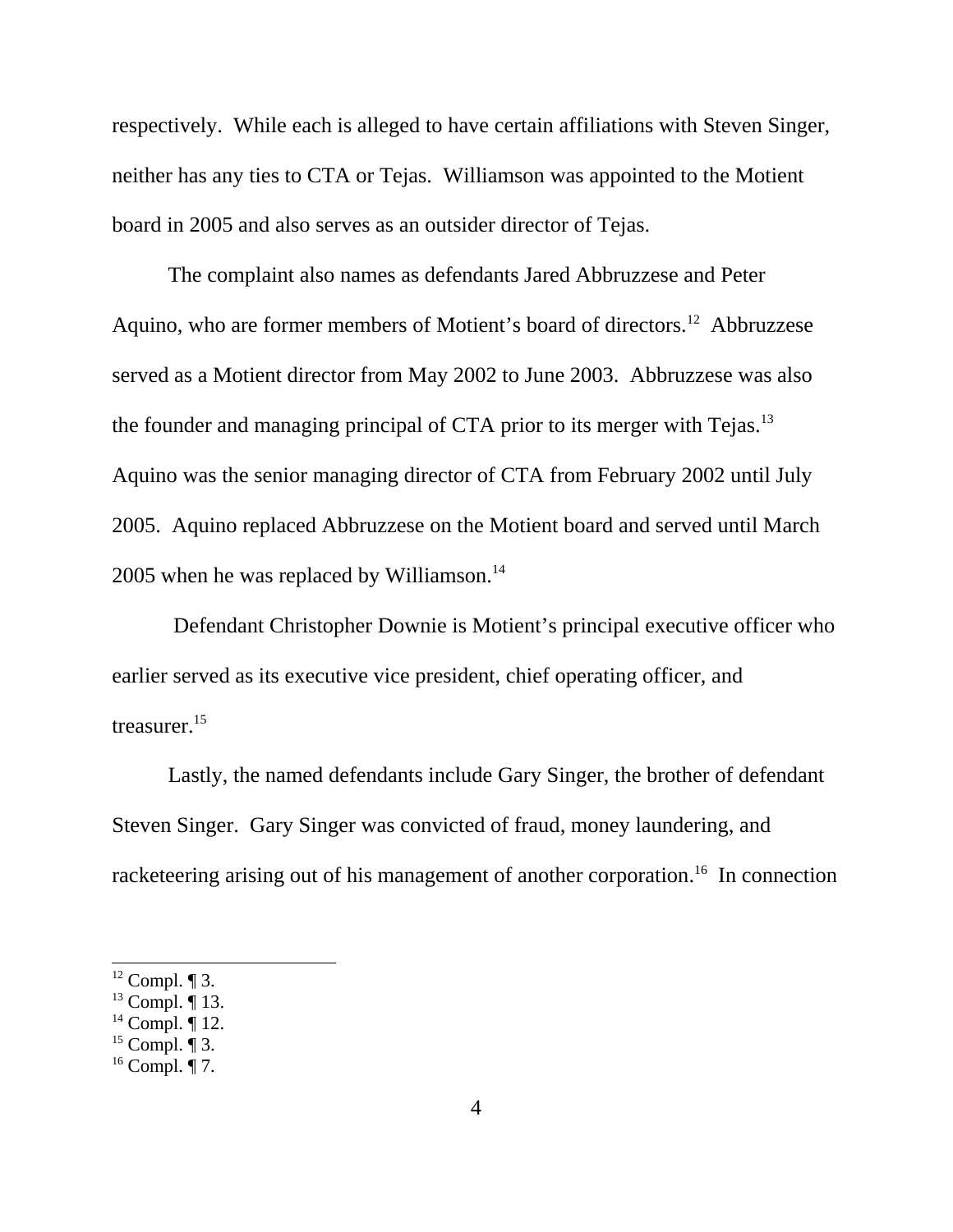with that case, the government obtained a permanent injunction barring Gary Singer from acting as an officer or director for any public company.<sup>17</sup>

#### C. Background Facts

In May 2002, Motient emerged from bankruptcy and, thereafter in 2002, hired CTA to provide financial and restructuring consulting services.<sup>18</sup> At that time, two Motient directors, Abbruzzese and Kittner, were affiliated with CTA.<sup>19</sup> Abbruzzese was the founder and managing principal of CTA, and Kittner was an advisor, consultant, and senior executive at CTA.<sup>20</sup> Somewhat imprecisely, the complaint alleges that CTA and Abbruzzese have functioned as Motient's executive management since May 2002.<sup>21</sup>

Since May 2002, Motient has paid CTA significant fees, totaling over \$3 million. At the time the complaint was filed, CTA was receiving a fee of \$60,000 per month. Over the course of its retention by Motient, CTA has also received warrants to purchase hundreds of thousands of shares of Motient stock, now allegedly worth tens of millions of dollars.<sup>22</sup> The complaint alleges that these payments were so excessive as to amount to corporate waste.

 $17$  *Id.* 

<sup>18</sup> Compl. ¶¶ 2, 17.

 $19$  Compl. ¶[ 8, 17.

 $20$  Compl.  $\P\P$  4, 8, 13.

<sup>&</sup>lt;sup>21</sup> Compl.  $\P$  17.

 $^{22}$  *Id.*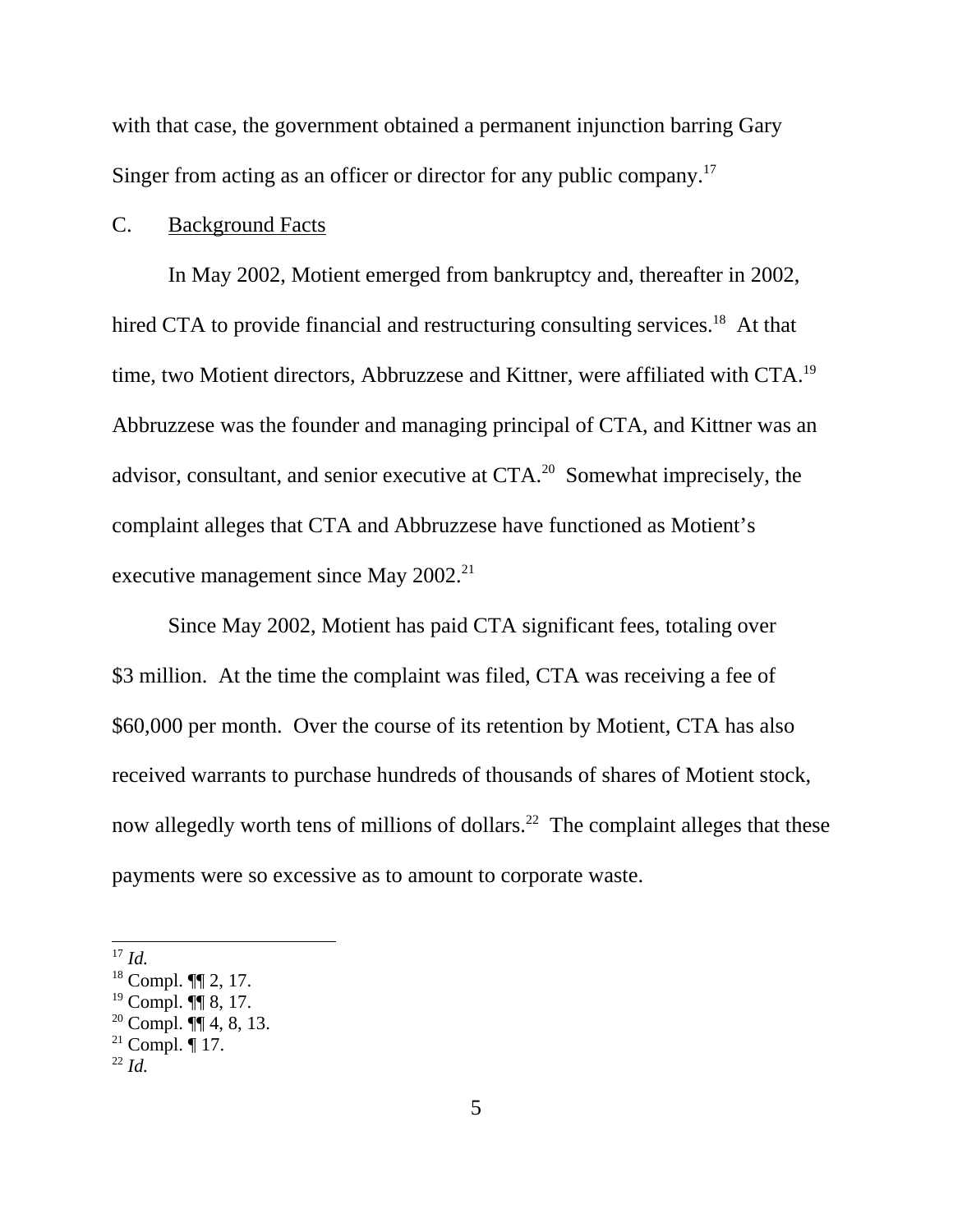In 2004, the Motient board decided to raise capital by conducting a private placement offering. CTA, Abbruzzese (who by then had been replaced on the board by Aquino, the senior managing director of CTA), and Gary Singer, the brother of director Steven Singer, encouraged the Motient directors to use Tejas, Inc., a regional financial advisor, as its private placement agent.<sup>23</sup> According to the complaint, "CTA also discouraged any competitive bidding for the service provided by Tejas, pressuring the board that no adequate alternatives existed and contriving urgency that did not exist."<sup>24</sup> As a result, the complaint alleges, "the board felt compelled to follow CTA's advice without proper consideration of alternatives or alternative service providers."25 Furthermore, it is alleged that the directors, other than Dondero, provided little input and had basically no deliberation on these private placement transactions.<sup>26</sup>

The plaintiff alleges that CTA and Abbruzzese failed to disclose that Tejas was unqualified to perform the services for which it was retained.<sup>27</sup> Tejas's investment banking revenue was a de minimis part of its business, accounting for less than 1% of its revenue.<sup>28</sup> However, after Tejas began working for Motient, it

 $23$  Compl.  $\P\P$  5, 19, 20, 21.

 $24$  Compl. ¶ 19.

 $\frac{25}{26}$  *Id.* 

<sup>&</sup>lt;sup>27</sup> Compl. ¶¶ 20, 21.

 $28$  Compl.  $\P$  21.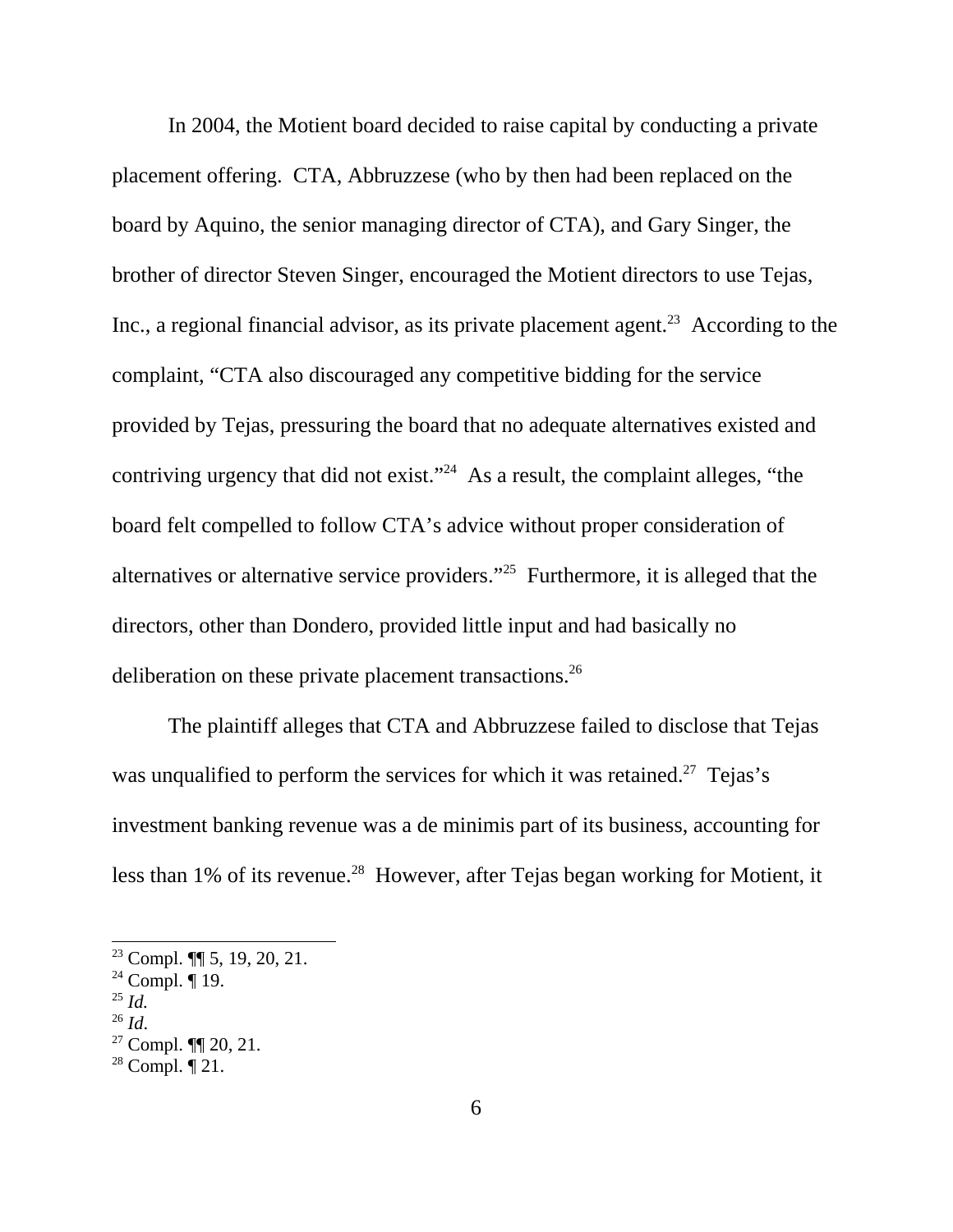is alleged that Tejas investment banking revenue increased over 25,000%, its annual profit increased over 2,600%, and its stock price appreciated 900% in one year.29

Like CTA, Tejas was allegedly paid an above-market rate for its services.<sup>30</sup> The complaint states that Motient compensated Tejas with exorbitant fees and granted it significant warrants to purchase Motient common stock worth tens of millions of dollars.<sup>31</sup> For example, in July 2004, it is alleged that Tejas received warrants valued at \$11.6 million at the time of issuance even though Motient received only \$30 million of proceeds from the offering.<sup>32</sup> In total, the alleged estimated value of the warrants issued to CTA and Tejas is over \$50 million.<sup>33</sup> In July 2005, Tejas acquired CTA. As a result, CTA and persons affiliated with it, including Abbruzzese, Kittner, and Aquino, substantially benefitted from the supposed excessive compensation paid to CTA and Tejas by Motient.<sup>34</sup>

<sup>29</sup> *Id.* 

 $30$  Compl.  $\P$  22.

 $31$  Compl.  $\overline{9}$  21.

 $32$  Compl.  $\overline{9}$  22.

 $33$  Compl.  $\overline{9}$  23.

<sup>34</sup> Compl. ¶¶ 5, 20, 37.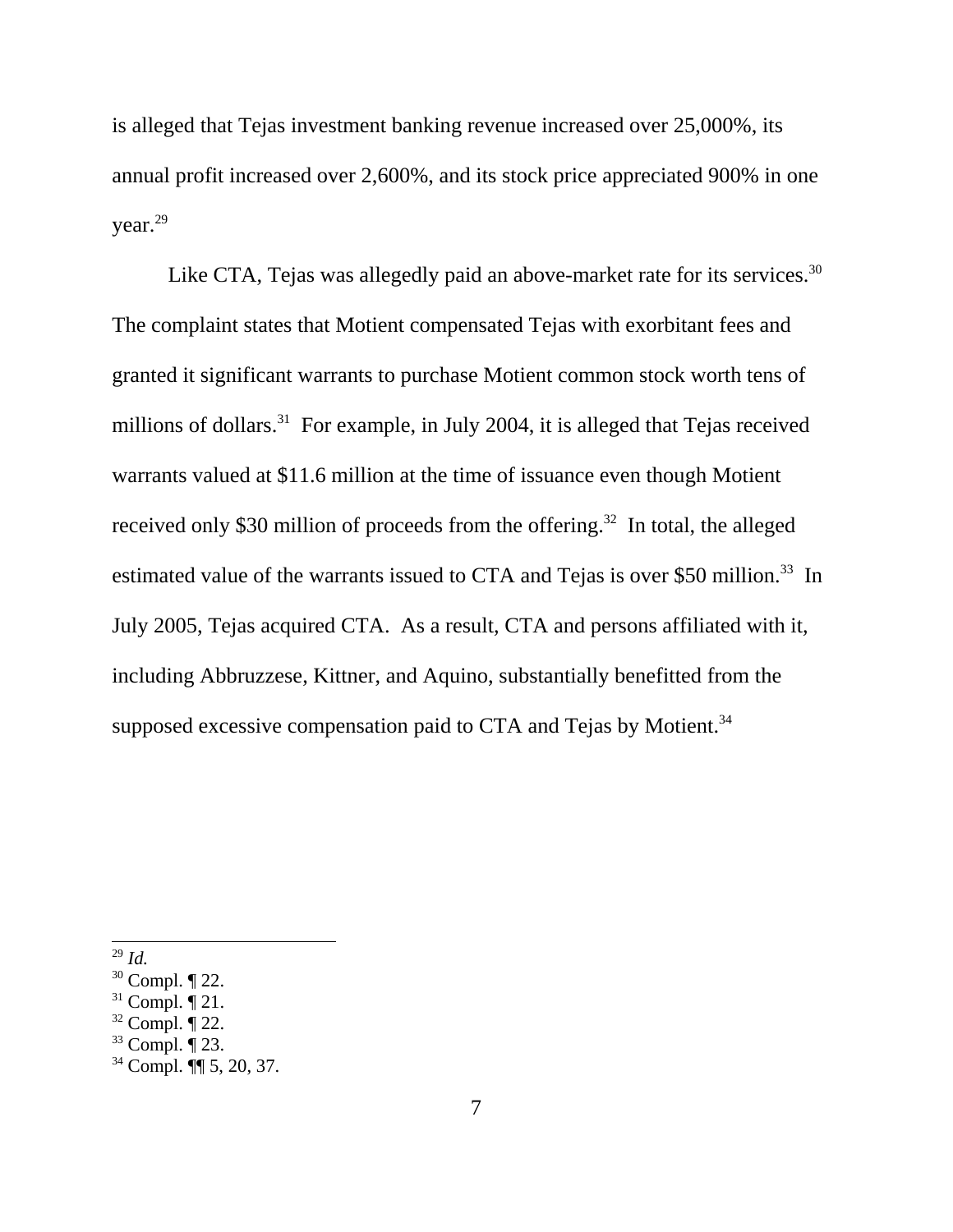## D. Procedural Posture

Highland, which is managed by director Dondero, brought this derivative action on behalf of Motient, arguing *inter alia*, that the directors and the shareholders were duped into approving exorbitant fees to unqualified financial advisers.<sup>35</sup> For this, the complaint asserts the following causes of action: (1) a claim against directors Singer, Aquino, Kittner, Williamson, Steele, and Goldsmith, and Downie, Motient's principal executive officer, for breaching their fiduciary duties by hiring and paying exorbitant fees and warrants to CTA and Tejas; (2) a claim against Gary Singer, Abbruzzese, CTA, and Tejas for aiding and abetting these breaches of fiduciary duties; and (3) a claim against Steven Singer, Abbruzzese, Kittner, Aquino, Downie, CTA, and Tejas for unjust enrichment.<sup>36</sup>

In addition, the plaintiff alleges a separate unrelated claim that the board breached its fiduciary duties by allowing Gary Singer to actively participate in the management of Motient in contravention of the federal injunction against him acting as an officer or director of any public company.37 The complaint alleges that Gary Singer participated in many of Motient's board meetings and conference calls and acted as a de facto officer and director of the company.<sup>38</sup> The plaintiff also

 $35$  Compl.  $\P$  20.

<sup>36</sup> Compl. ¶¶ 48-60.

 $37$  Compl.  $\overline{|\mathbf{q}|}$  7, 57.

<sup>38</sup> Compl. ¶¶ 34, 57.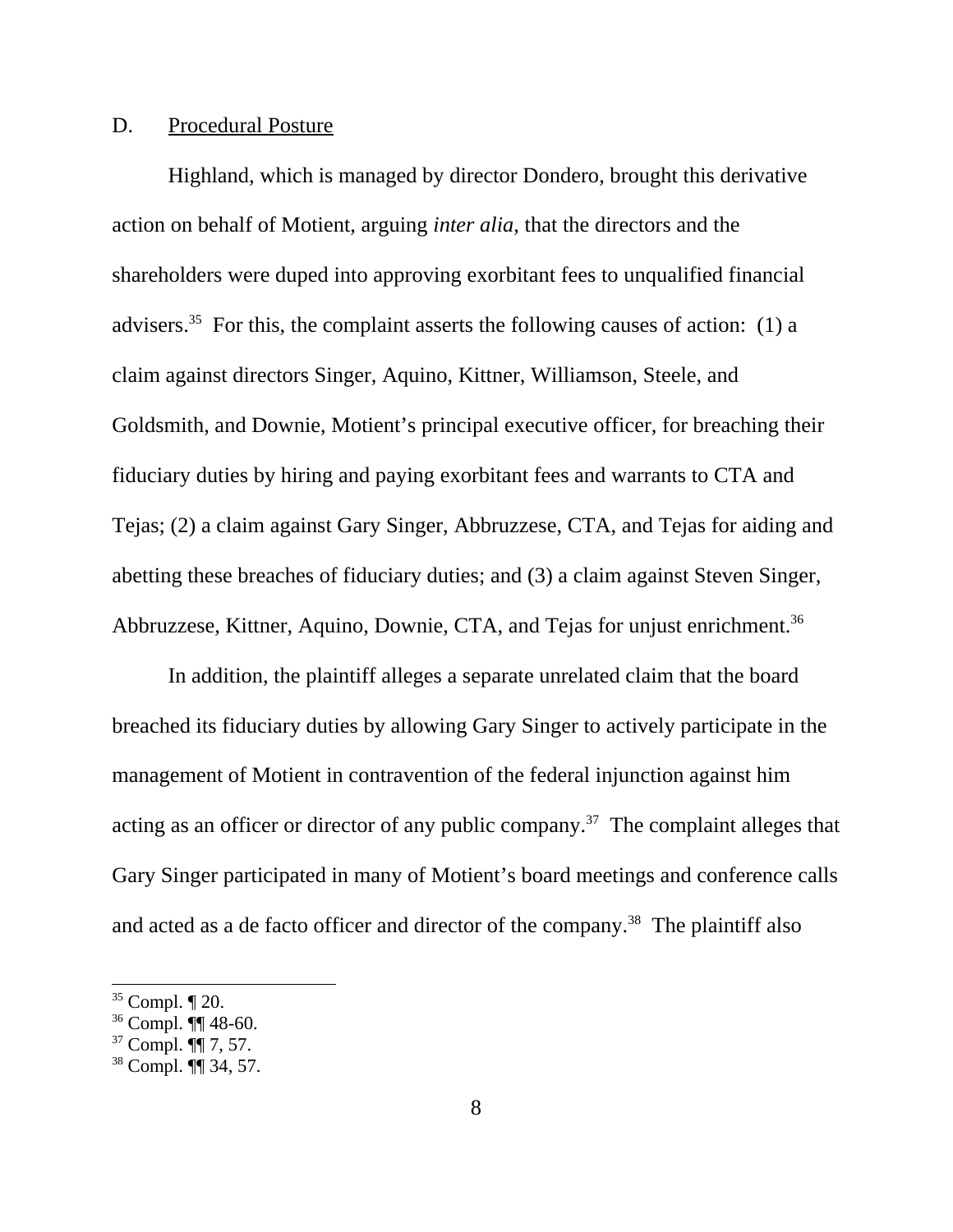alleges that "Gary Singer routinely pressures the board for compensation."39 Allegedly, in February 2005, after Motient paid CTA \$3.7 million in connection with the closing of Motient's acquisition of certain assets, CTA assigned approximately \$1.1 million of this fee to the Singer Children's Management Trust controlled by Gary Singer.<sup>40</sup>

The defendants have moved to dismiss the complaint claiming, among other things, that the plaintiff failed to satisfy the pleading requirements of Rule 23.1, and that the plaintiff is not a fair and adequate class representative. Specifically, the defendants argue that the plaintiff did not make a demand on the board before proceeding with this derivative suit and has not shown that demand was excused as futile. In addition, Gary Singer argues that the complaint should be dismissed as to him for lack of personal jurisdiction.<sup>41</sup>

The plaintiff filed an answering brief in opposition to the motions to dismiss, contending that the complaint pleads sufficient facts demonstrating the futility of demand. First, the plaintiff argues that a majority of Motient's board are either

<sup>39</sup> Compl. ¶ 34.

 $40$  Compl.  $\overline{9}$  32.

<sup>&</sup>lt;sup>41</sup> The argument that the court lacks personal jurisdiction over Gary Singer is two-fold. First, he argues that 10 *Del. C.* § 3114 does not provide a statutory basis for the exercise of personal jurisdiction over him since he is not an officer or director of Motient or any other Delaware corporation. Second, he contends that the exercise of personal jurisdiction over him, a nonresident who lacks minimum contacts with the State of Delaware, would violate the due process clause of the Fourteenth Amendment. Because the court finds that the complaint must be dismissed for other reasons, it does not reach the issue of personal jurisdiction over Gary Singer.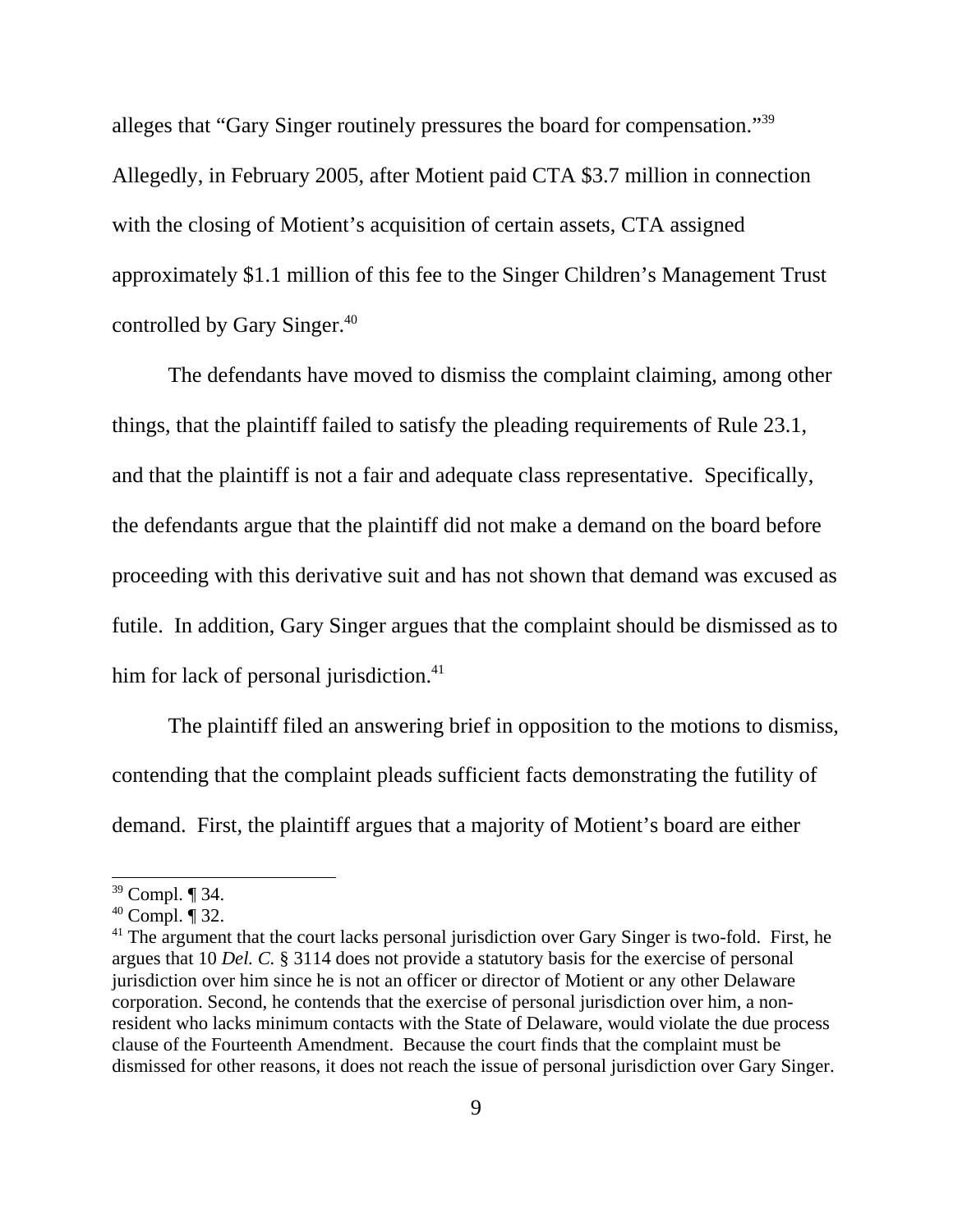interested or not independent.<sup>42</sup> The plaintiff contends that director Steven Singer is conflicted because of the allegations against his brother Gary Singer, and that directors Steele and Goldsmith lack independence because they are dominated and controlled by Steven Singer. Directors Kittner and Williamson allegedly lack independence due to their connections with CTA and Tejas. Second, the plaintiff claims that just three days after the filing of this complaint, the company stated in a Form 8-K filed with the Securities and Exchange Commission that "Motient believes that these lawsuits have no merit and intends to vigorously defend these lawsuits."<sup>43</sup> According to the plaintiff, "Motient and the defendant board members should not be entrusted to prosecute claims that they have declared dead on arrival."44 Lastly, the plaintiff alleges that the board retaliated against director Dondero for bringing this action by forming an executive committee which excluded Dondero on the day this complaint was filed.<sup>45</sup>

#### **II.**

As is well known, Section 141(a) of the Delaware General Corporation Law provides that the board of directors of a corporation manages the business and

 $42$  Compl.  $\P$  62.

 $43$  Compl.  $\P$  47.

<sup>44</sup> *Id.* 

 $45$  Compl.  $\P$  44.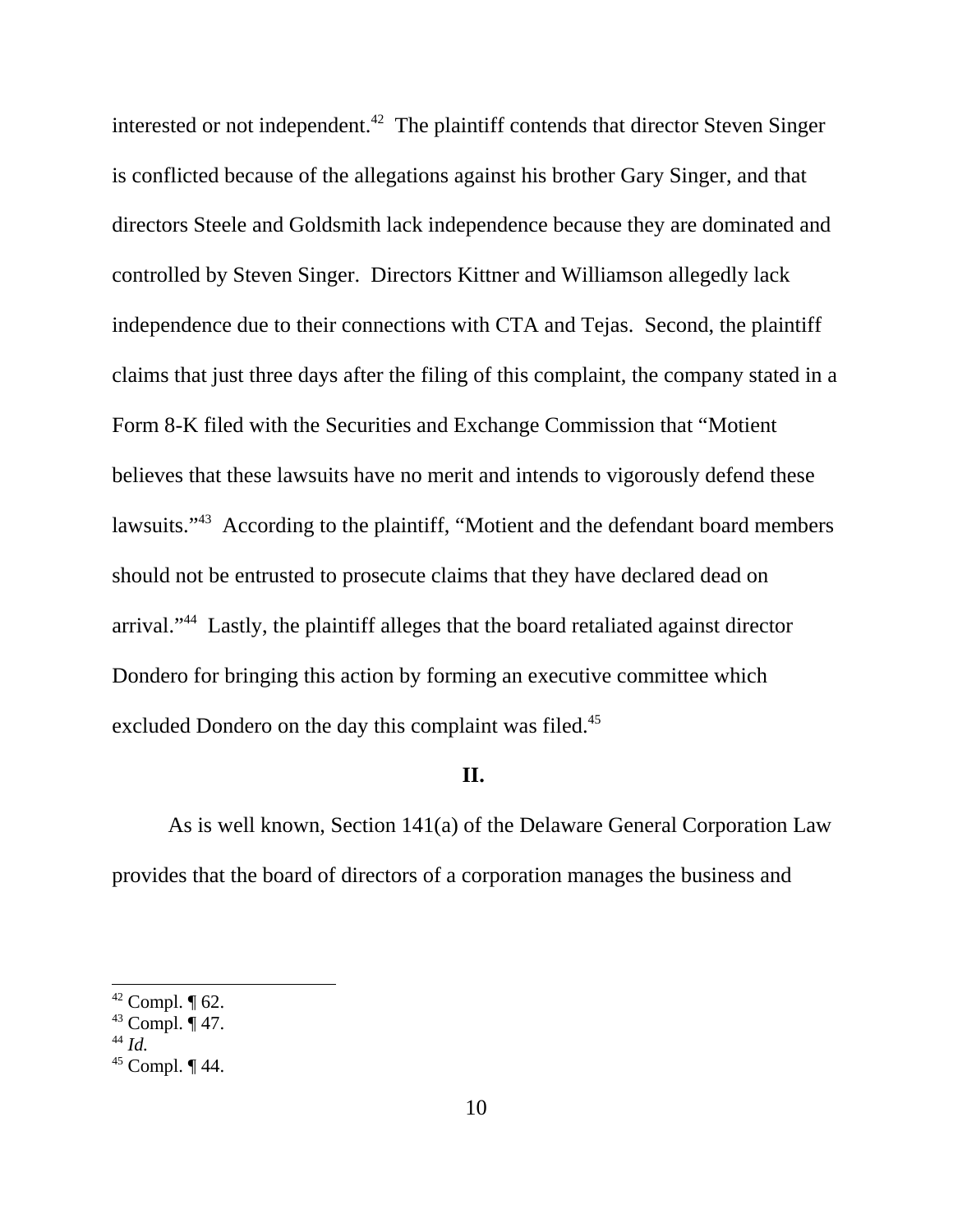affairs of the corporation.46 This authority includes the decision whether or not to initiate litigation on behalf of the corporation.<sup>47</sup> With that said, a stockholder may pursue derivative litigation without obtaining the board's prior approval pursuant to Court of Chancery Rule 23.1 by establishing through particularized factual allegations that a pre-suit demand on the board would have been futile.<sup>48</sup> The test of futility is whether at the time of the filing of the suit a majority of the directors could have impartially considered and acted upon the demand.<sup>49</sup> As the Delaware Supreme Court stated in *Aronson v. Lewis*:

Our view is that in determining demand futility the Court of Chancery in the proper exercise of its discretion must decide whether, under the particularized facts alleged, a reasonable doubt is created that: (1) the directors are disinterested and

<sup>46 8</sup> *Del. C.* § 141(a) ("The business and affairs of every corporation organized under this chapter shall be managed by or under the direction of a board of directors, except as may be otherwise provided in this chapter or in its certificate of incorporation").

<sup>47</sup> *Aronson v. Lewis,* 473 A.2d 805, 812 (Del. 1984) (stating that "[t]he demand requirement is a recognition of the fundamental precept that directors manage the business and affairs of the corporation"); *Grimes v. Donald,* 673 A.2d 1207, 1215 (Del. 1996) (stating that "[i]f a claim belongs to the corporation, it is the corporation, acting through its board of directors, which must make the decision whether or not to assert the claim"); *Levine v. Smith,* 591 A.2d 194, 200 (Del. 1991) (stating that "[t]he directors of a corporation and not its shareholders manage the business and affairs of the corporation . . . and accordingly, the directors are responsible for deciding whether to engage in derivative litigation".

<sup>48</sup> DONALD J. WOLFE, JR. & MICHAEL A. PITTENGER, CORPORATE AND COMMERCIAL PRACTICE IN THE DELAWARE COURT OF CHANCERY § 9-2(b) (2005) p. 9-46-52 (explaining that "the derivative action by its very nature constitutes an impingement upon the managerial freedom and authority vested in the board under the Delaware General Corporation Law").

<sup>49</sup> *Aronson,* 473 A.2d at 809-10 (stating that "futility is gauged by the circumstances existing at the commencement of a derivative suit").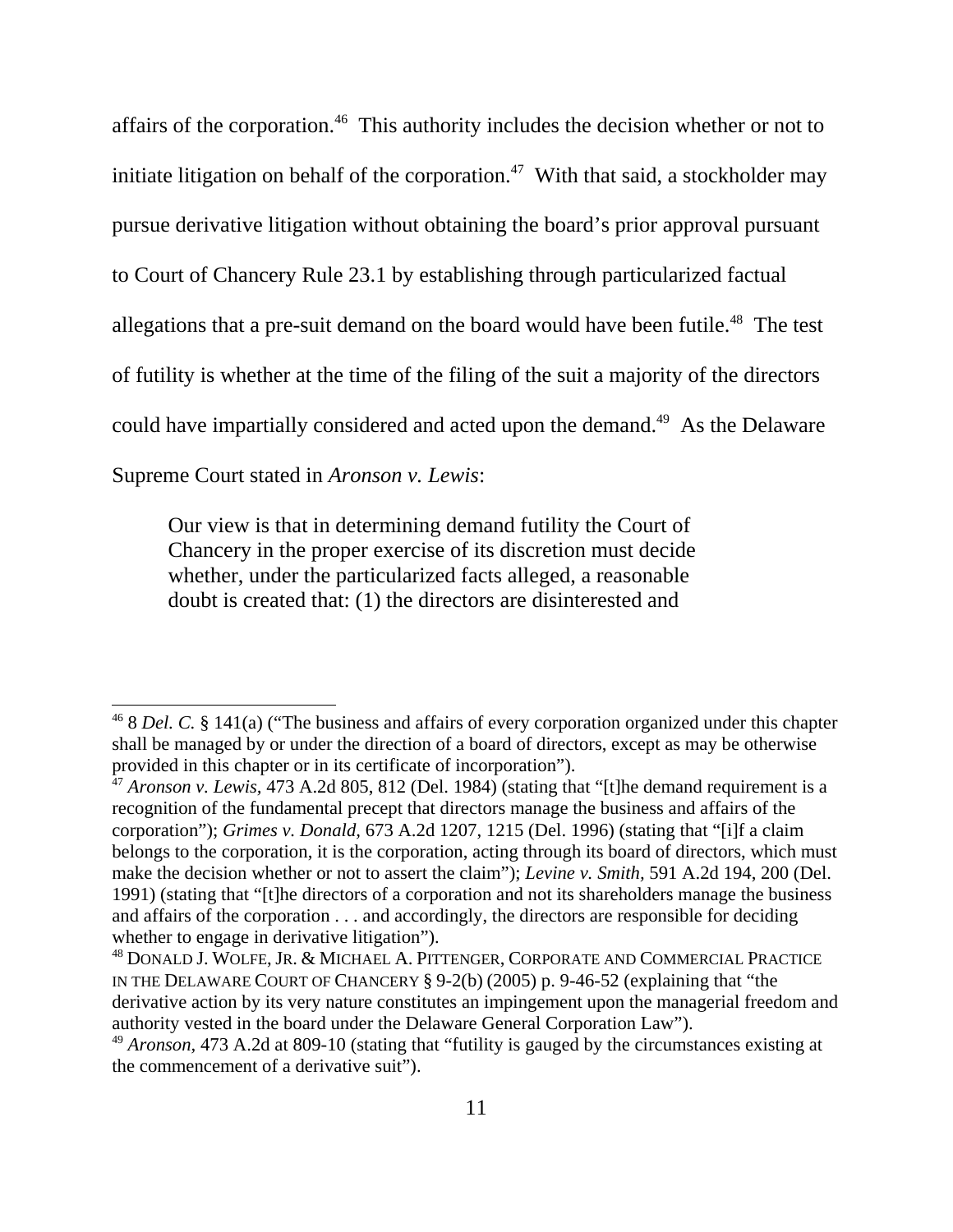independent and (2) the challenged transaction was otherwise the product of a valid exercise of business judgment.<sup>50</sup>

This court must grant the defendant's motion to dismiss in accordance with Rule 23.1 if the stockholder does not plead sufficient facts to satisfy either prong of the *Aronson* test.<sup>51</sup>

Here, the plaintiff did not make a pre-suit demand on the board, but rather argues that such demand would be futile.<sup>52</sup> Primarily, the plaintiff argues that the facts alleged in the complaint are sufficient to satisfy the first prong of *Aronson*. The plaintiff alleges that a majority of Motient's directors are incapable of impartially considering a demand to pursue claims relating to transactions involving CTA, Tejas, and Gary Singer. The plaintiff concedes the independence and disinterest of directors Dondero and St. John. Therefore, the plaintiff must establish a basis to excuse demand on at least four of the five remaining directors.

<sup>50</sup> *Id.* at 814; *see also Brehm v. Eisner*, 746 A.2d 244, 254-255 (Del. 2000) (explaining that Rule 23.1 requires that the plaintiff must allege with particularity facts raising a reasonable doubt that the corporate action being questioned was properly the product of business judgment). 51 *White v. Panic*, 783 A.2d 543, 549 (Del. 2001) (stating that "at the motion to dismiss stage of the litigation, plaintiffs are entitled to all reasonable factual inferences that logically flow from the particularized facts alleged, but conclusory allegations are not considered as expressly pleaded facts or factual inferences"); *Kaufman v. Belmont*, 479 A.2d 282, 284 (Del. Ch. 1984) (stating that "[i]n response to the motion to dismiss for failure to make a pre-suit demand, it is necessary to review the complaint in detail to ascertain if the plaintiff has alleged with particularity facts which show that a pre-suit demand for redress of the alleged wrongs would have been futile").

<sup>52</sup> Ch. Ct. R. 23.1.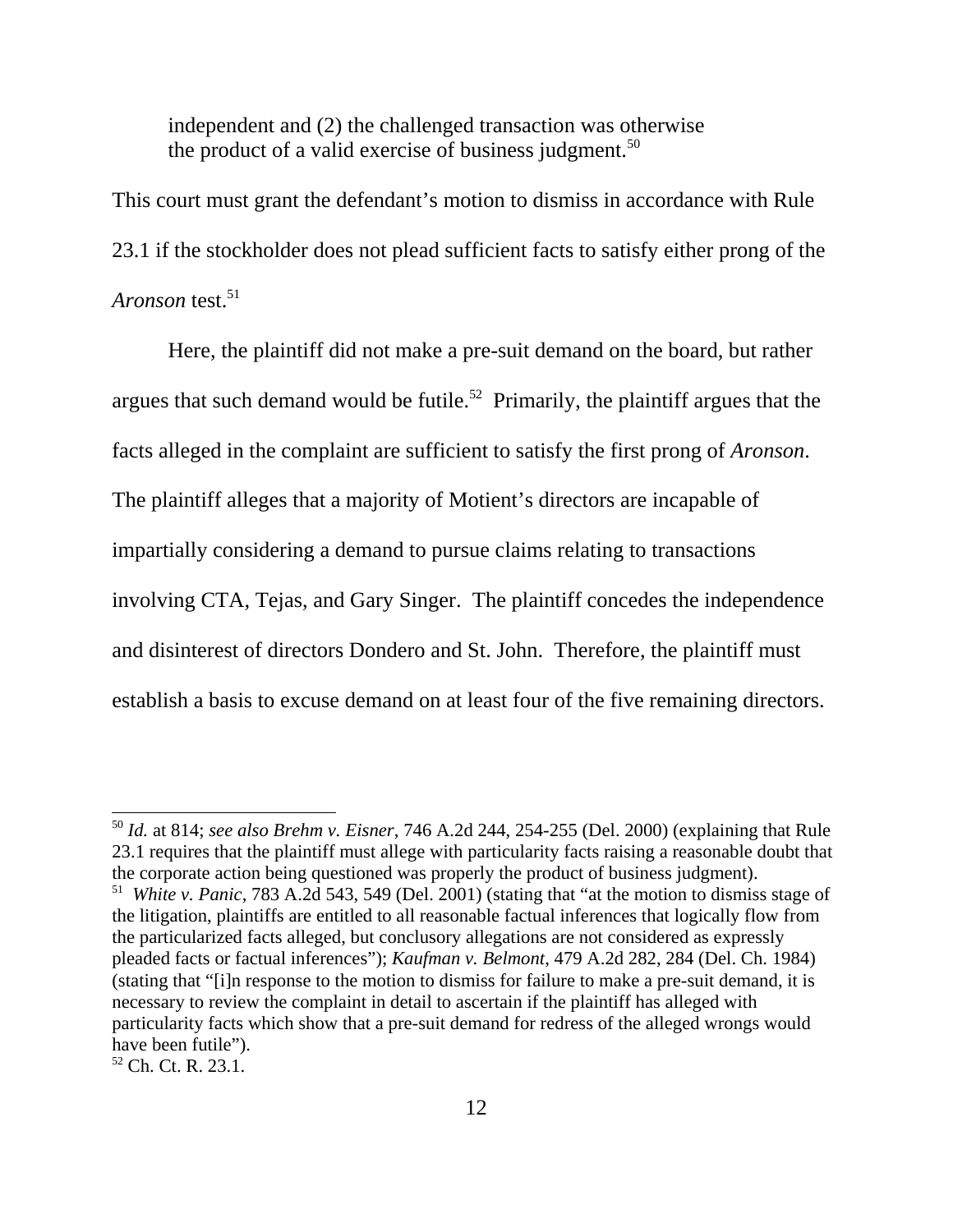#### A. First Prong Of *Aronson*

The plaintiff alleges that director Steven Singer lacks independence because of the claims asserted against his brother, and that directors Steele and Goldsmith are dominated and controlled by Singer.<sup>53</sup> Specifically, the plaintiff claims that Goldsmith and Steele are beholden to Singer because they have a history of doing business together. This contention is based solely on the alleged facts that Singer served with Steele and Goldsmith on the boards of other companies.<sup>54</sup> The complaint alleges that Steele and Goldsmith served with Singer on the board of directors of American Banknote Company, and that Steele also served with Singer on the board of directors of Globix Corp.<sup>55</sup> In addition, the complaint alleges that, at approximately the same time Goldsmith retired from the American Banknote board, he was nominated to serve on the Motient board.<sup>56</sup> From this, the plaintiff claims that Goldsmith and Steele are dependent on Singer for the compensation they receive as directors of these companies.<sup>57</sup> Therefore, the plaintiff alleges,

<sup>&</sup>lt;sup>53</sup> Compl. **¶** 40, 42. The complaint makes no allegations that Steele and Goldsmith have any ties to CTA or Tejas, and there is no allegation that Steven Singer has any interest in CTA or Tejas.

<sup>54</sup> Compl. ¶¶ 6, 9 11.

<sup>55</sup> Compl. ¶¶ 39, 40, 42. Globix and American Banknote are not claimed to be parties to, or affiliated with any parties to, any of the entities that engaged in the challenged transactions.  $56$  Compl.  $\P$  42.

 $57$  Compl.  $\P\P$  9, 11, 39, 40, 42. The complaint alleges that Steele received a total of approximately \$50,000 in annual fees for serving on the boards of these two corporations. It is also alleged that Steele received various stock options and warrant grants from both entities in connection with his service as a director. However, no details are provided concerning how many options or warrants Steele received from either entity or the terms or conditions of them.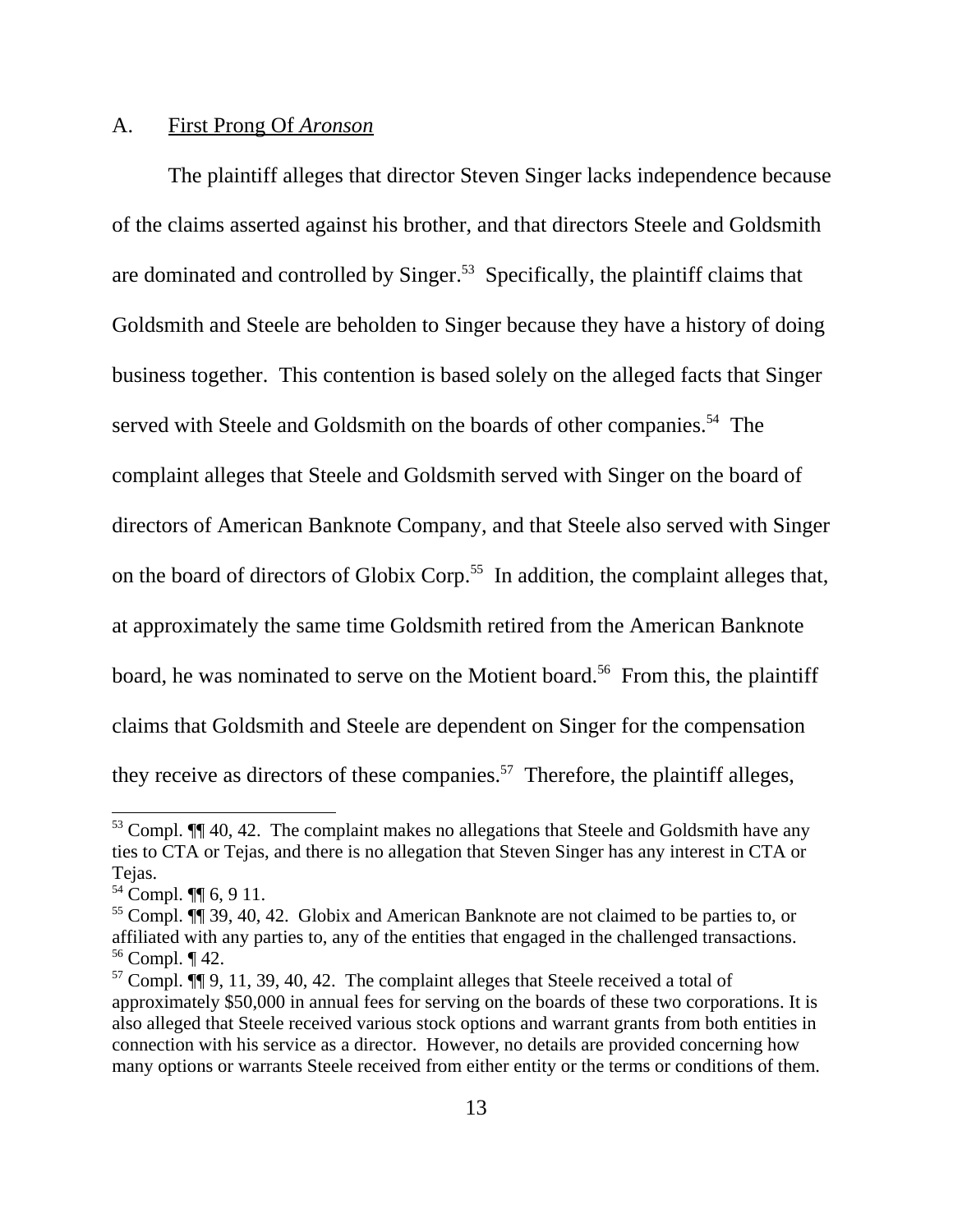there is reasonable doubt as to whether Steele and Goldsmith can impartially consider a lawsuit adverse to Singer.

"In the demand-futile context a plaintiff charging domination and control of one or more directors must allege particularized facts manifesting a direction of corporate conduct in such a way as to comport with the wishes or interests of the corporation (or persons) doing the controlling."58 In order to establish lack of independence, the complaint must create a reasonable doubt that a director is so beholden to an interested director that his or her discretion would be sterilized.<sup>59</sup> However, an allegation that directors are dominated and controlled, standing alone, does not meet the demand futility standard. There must be some alleged nexus between the domination and the resulting personal benefit to the controlling party.<sup>60</sup>

Goldsmith allegedly was paid a consulting fee of \$10,000 a month (the complaint does not allege the duration of this consulting arrangement), was awarded a participation in American Banknote's restructuring bonus pool at a \$100,000 level, and was given \$40,000 for past services when he retired from the board. The court cannot reasonably conclude based on the pleading that these payments were "part of a pattern of largesse" controlled by Singer. <sup>58</sup> *Aronson*, 473 A.2d at 816.

<sup>59</sup> *Rales v. Blasband*, 634 A.2d 927, 936 (Del. 1993); *Beam v. Stewart*, 845 A.2d 1040, 1050 (Del. 2004) (explaining that independence is a fact-specific determination made in the context of a particular case); *In re Compucom Sys. Inc. S'holders Litig.*, 2005 Del. Ch. LEXIS 145 at \*30 (Del. Ch. Sept. 29, 2005) (stating that "a party alleging domination and control of a company's board of directors bears the burden of proving such control by showing a lack of independence on the part of the directors").

<sup>60</sup> *Aronson*, 473 A.2d at 816.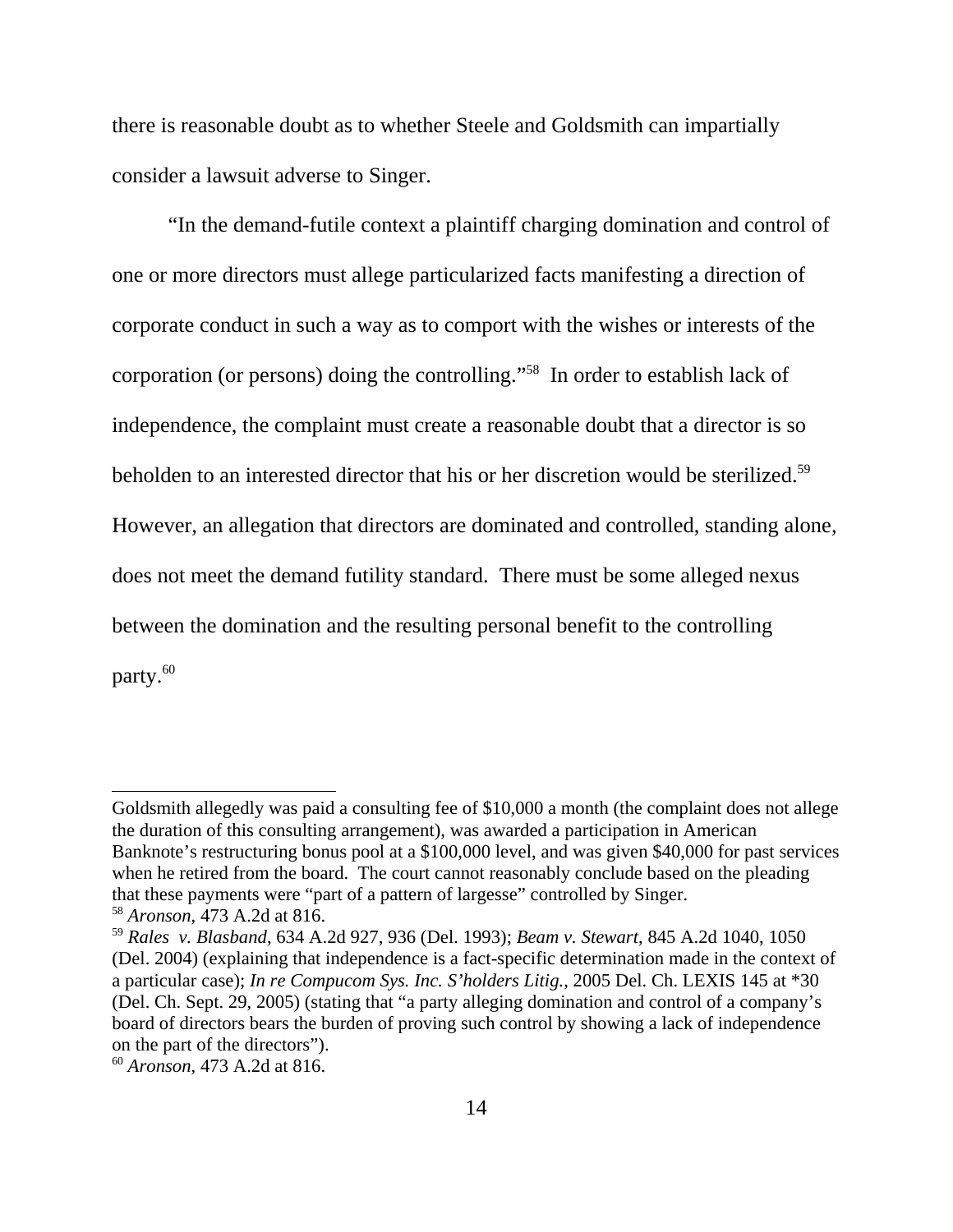Here, there are no well-pleaded allegations which allow the court to reasonably infer that Goldsmith and Steele were in any way controlled by or financially beholden to Singer. The plaintiff does not allege that Singer controlled Globix or American Banknote such that Goldsmith and Steele were dependent on Singer for their director positions.<sup>61</sup> Nor does the plaintiff allege particularized facts that Singer had the ability to deprive Goldsmith and Steele of their director fees.62 Moreover, the complaint does not even allege that these fees were unusually large or material to Goldsmith or Steele.<sup>63</sup>

 Rather, the plaintiff simply makes conclusory allegations that Goldsmith and Steele are dominated by Singer because they served together on a few boards of unaffiliated companies. It is well settled that "the naked assertion of a previous business relationship is not enough to overcome the presumption of a director's

<sup>&</sup>lt;sup>61</sup> Singer is not alleged to be a majority shareholder of either Globix or American Banknote. Nor is it alleged that Singer dominates and controls the boards of these companies. Moreover, the plaintiff does not even allege that Singer appointed Steele or Goldsmith to these boards or otherwise caused them to be directors. The plaintiff only alleges that Singer serves as the chairman on the Globix and American Banknote boards and owns a significant stock interest in the companies. Compl. ¶¶ 6, 40.

 $62$  The complaint lacks any particularized factual allegations supporting an inference that Singer ever caused any financial benefits to flow to Steele or Goldsmith. *See* Compl. ¶ 39 (alleging only the conclusion that Mr. Steele "is dependent" on Steven Singer for compensation),  $\P\P$  40, 42 (alleging that Singer dispensed "largesse" upon Smith and Goldsmith).

<sup>&</sup>lt;sup>63</sup> In addition, the complaint does not allege the existence of any *current* relationship between Singer and Goldsmith from which one could reasonably infer that Goldsmith would be unable to consider the merits of the transactions at issue in this case. Instead, the complaint focuses on *past* compensations granted to Goldsmith by American Banknote without alleging facts suggesting that Goldsmith would feel indebted to Singer for the receipt of such fees.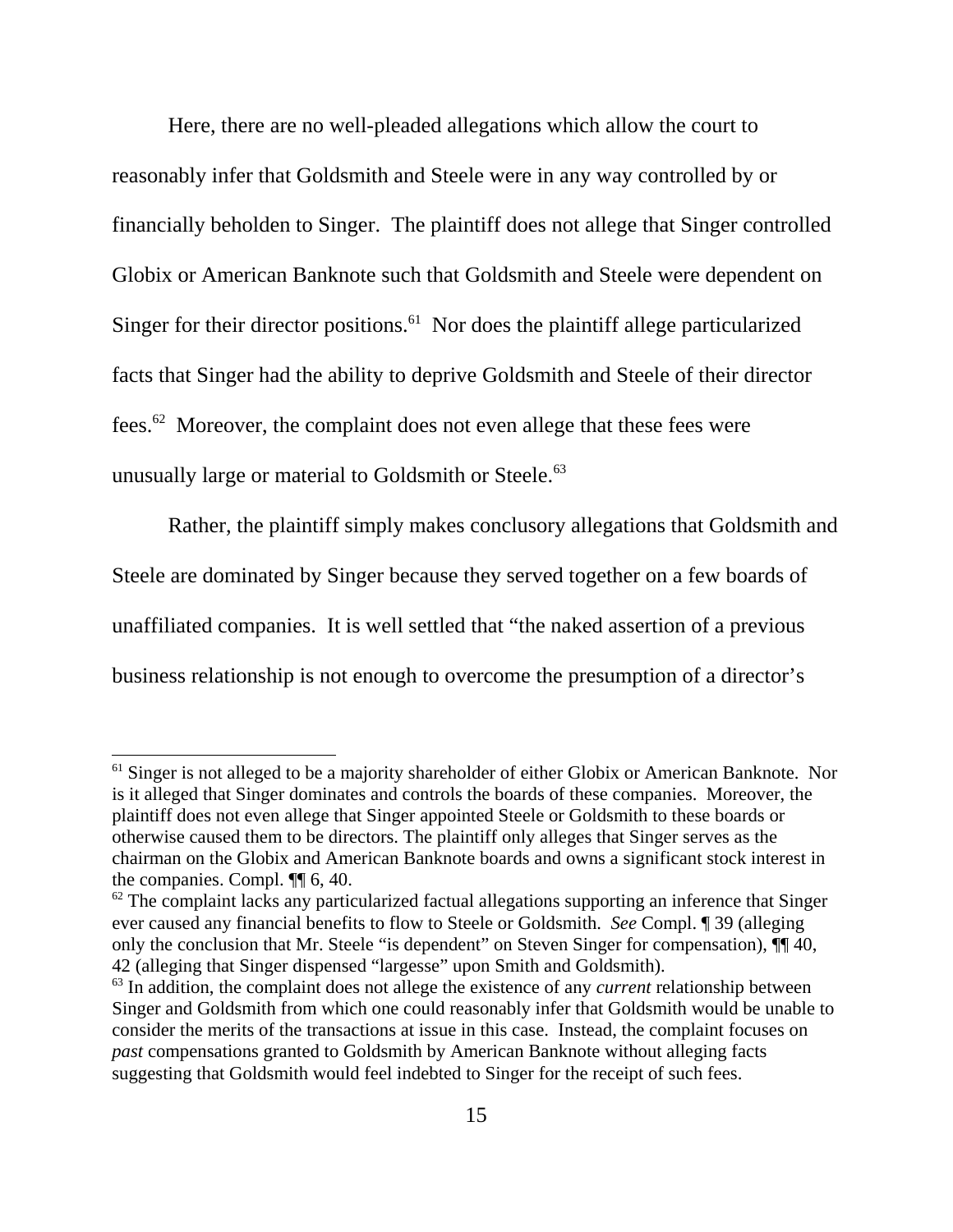independence."64 Therefore, the court concludes that the plaintiff has not alleged facts sufficient to support a claim that Goldsmith and Steele are unable to impartially evaluate whether to bring this lawsuit. Thus, at the time the complaint was filed, four of the seven Motient directors (Dondero, St. John, Goldsmith and Steele) possessed the necessary independence to consider a pre-suit demand.<sup>65</sup>

Moreover, the charge that the Motient board formed an executive committee that excluded Dondero in retaliation for the decision to file this action is unsupported by the well pleaded allegations of fact found in the first amended complaint. Paragraph 44 of that pleading alleges, somewhat imprecisely, that the plaintiff "submitted the original complaint for filing on August 16, 2005, immediately prior to a previously-scheduled Motient board meeting that began at 2:00 p.m. Central time." Allegedly, "at that board meeting Motient's dominated, controlled and conflicted board implemented a scheme to exclude the only truly independent director, Dondero, from management and the board."66 While this

 $66$  Compl.  $\P$  44.

<sup>64</sup> *Orman v. Cullman*, 794 A.2d 5, 27 (Del. Ch. 2002); *Beam*, 845 A.2d at 1050 (stating that "allegations of mere personal friendship or a mere outside business relationship, standing alone, are insufficient to raise a reasonable doubt about a director's independence"); *see also In re Compucom*, 2005 Del. Ch. LEXIS 145 at \*37 (dismissing a derivative complaint where the plaintiff alleged facts that a director formerly served on the board of a controlling stockholder's entity and currently served on the boards of two of its subsidiaries).

<sup>&</sup>lt;sup>65</sup> The complaint does not contain an allegation challenging the independence or disinterestedness of directors Dondero and St. John. Since the court found that a majority of the board could exercise independent business judgment in deciding whether to bring these claims, it need not evaluate whether the remaining directors, Kittner, Singer, and Williamson, were disinterested or lacked independence.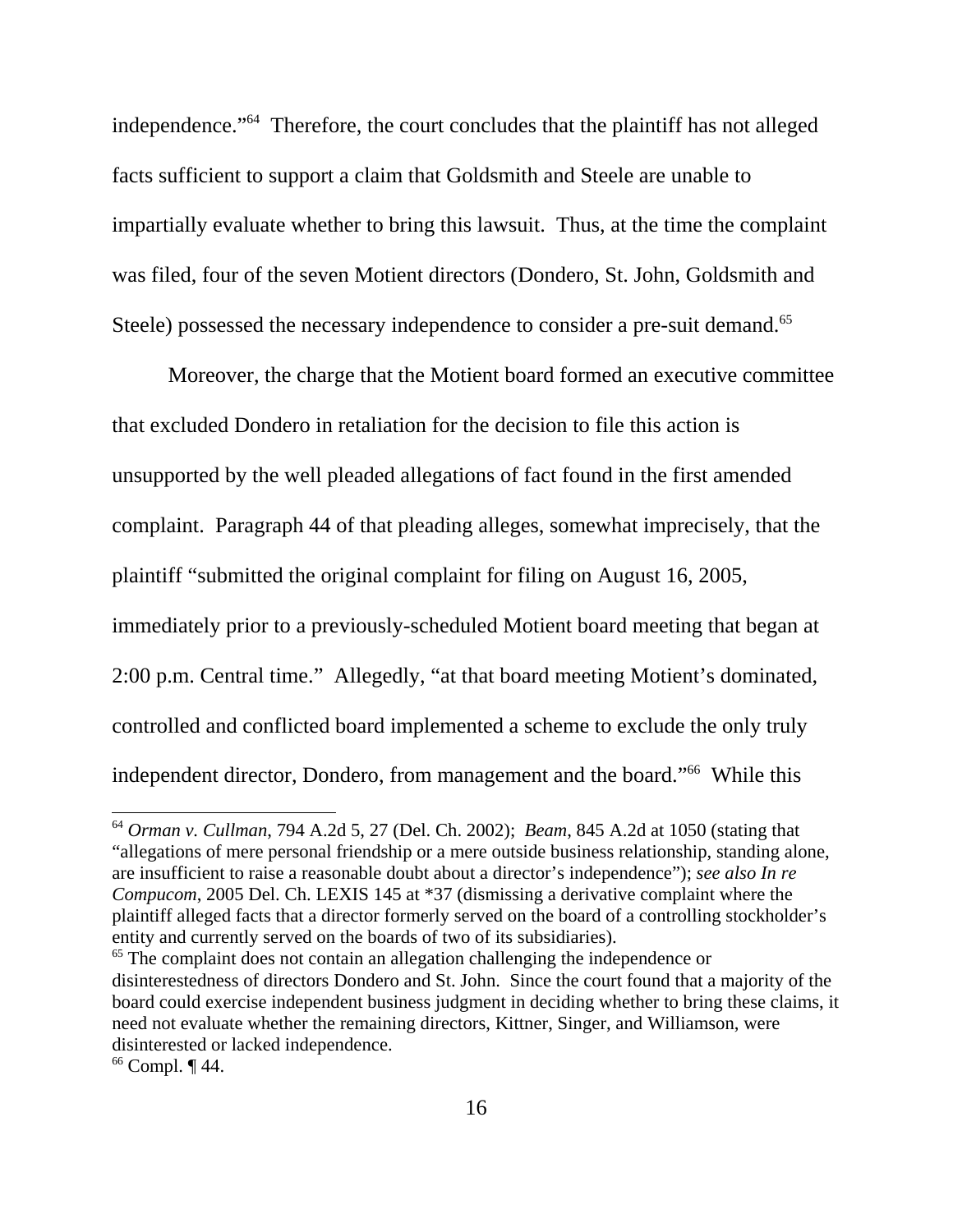allegation is framed to create the impression that the actions taken by the board at the August 16, 2005 meeting were in reaction to the initiation of this litigation, that causal relationship cannot be inferred from the complaint.

The complaint does not allege that the board was informed at that meeting about the present litigation. Dondero was in attendance, yet there is no allegation that he told his fellow directors about the complaint or that they otherwise discussed it. Nor does the complaint allege in so many words that the decision to form an executive committee that excluded Dondero is the result of the filing of this action. Instead, the plaintiff simply asks this court to infer that (1) the mere filing of the complaint put the board on notice of this action, and (2) the board formed an executive committee in retaliation to this action. The well pleaded allegations of the complaint do not permit the court to draw such inferences.

A review of the court's docket shows that the complaint was not filed, as the plaintiff suggests, *prior* to the board meeting, but was rather filed two hours *after* the board meeting commenced. $67$  Therefore, the court cannot reasonably conclude based on the plaintiff's allegations that the board even knew of this litigation. Nor can the court reasonably infer that the board formed an executive committee that

 $67$  It is alleged that the April 16, 2005 board meeting began at 2 p.m. Central time, which is 3 p.m. Eastern time. Compl. ¶ 44. According to the court's docket, the original complaint in this action was filed on that day at 5:04 p.m. Eastern time.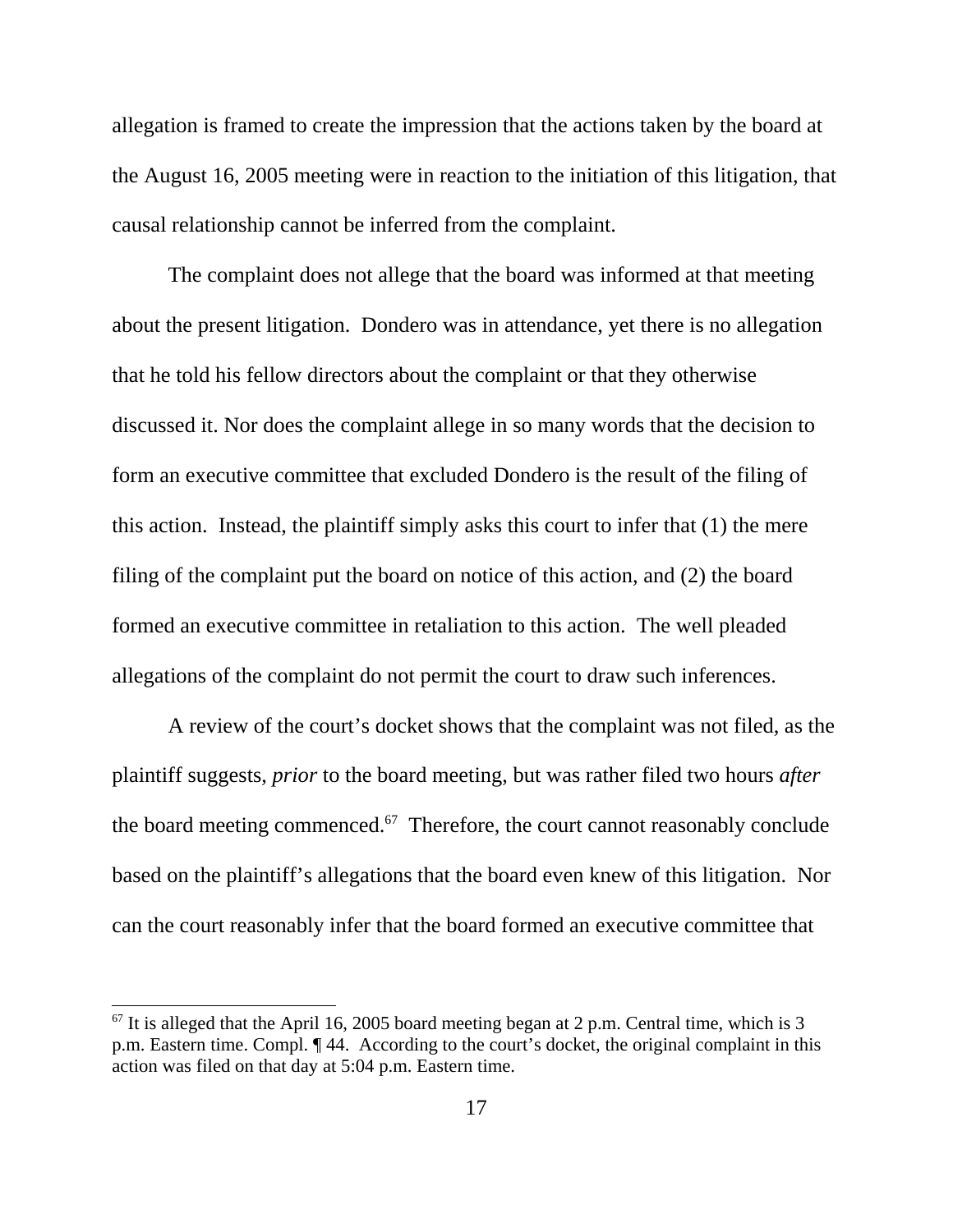excluded Dondero for no other reason than to retaliate against him for bringing this action.

Lastly, the plaintiff alleges that the company's statement in its Form 8-K, "Motient believes that these lawsuits have no merit and intends to vigorously defend these lawsuits," evidences the board's inability to prosecute these claims.<sup>68</sup> The bare allegation that a company publicly announced that it believed the litigation lacked merit cannot by itself reach the heightened pleading standard of Rule 23.1. Public statements about the merits (or lack thereof) of derivative litigation are routinely made in SEC filings. It would be unreasonable for this court to conclude that a board made up of a majority of independent directors could not be asked to pursue this litigation simply because the company expressed a belief in a public filing that the claims in a series of related litigations were unfounded.<sup>69</sup>

For the foregoing reasons, the court finds that the particularized factual allegations in the complaint do not create a reasonable doubt that the majority of

 $68$  Compl.  $\P$  47.

<sup>69</sup> *Biondi v. Scrushy,* 820 A.2d 1148, 1163-67 (Del. Ch. 2003), where the record revealed "an odd confluence of unusual and highly troubling facts" is not to the contrary. Unlike the present case in which Motient made a generalized statement in a Form 8-K filing expressing its management's intention to defend against the litigation, *Biondi* involved a great number of troubling facts pointing to a complete lack of independence on the part of the members of a special litigation committee, included but not limited to the public statement by one member, issued upon his resignation, that Scrushy–the principal subject of the investigation–had done nothing wrong.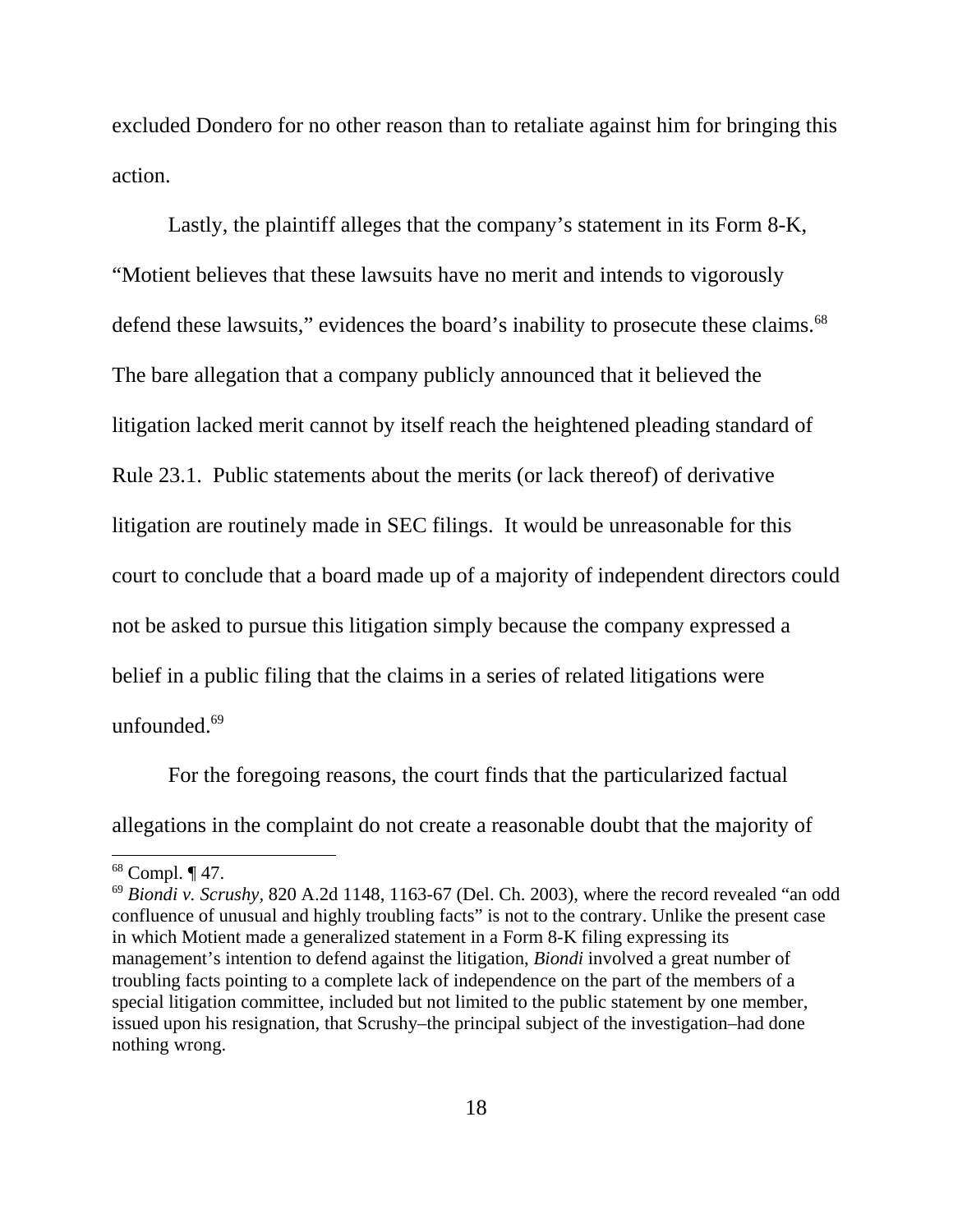the Motient board was disinterested or independent. Consequently, the court concludes that the pleaded facts are insufficient to excuse demand under the first prong of *Aronson*.

### B. The Second Prong Of *Aronson*

Under the second prong of *Aronson*, demand will not be excused unless the plaintiff alleges sufficient facts to create a reasonable doubt that the transactions in question were not a valid exercise of the board's business judgment.<sup>70</sup> In other words, absent particularized allegations to the contrary, the directors are presumed to have acted on an informed basis and in the honest belief that their decisions were in furtherance of the best interests of the corporation and its shareholders. The court must inquire "into the substantive nature of the challenged transactions and the board's approval thereof."<sup>71</sup> "The plaintiff faces a substantial burden, as the second prong of the Aronson test is 'directed to extreme cases in which despite the appearance of independence and disinterest a decision is so extreme or curious as to itself raise a legitimate ground to justify further inquiry and judicial review."72

<sup>70 473</sup> A.2d at 814.

 $1/7$  *Id.* (explaining that "the court does not assume that the transaction is a wrong to the corporation requiring corrective steps by the board. Rather, the alleged wrong is substantively reviewed against the factual background alleged in the complaint").

<sup>72</sup> G*reenwald v. Batterson*, 1999 Del. Ch. LEXIS 158 at \* 20-21 (Del. Ch. July 16, 1999) (quoting *Kahn v. Tremont*, 1994 Del. Ch. LEXIS 41, \*20 (Del. Ch. Apr. 21, 1994, rev. Apr. 22, 1994)).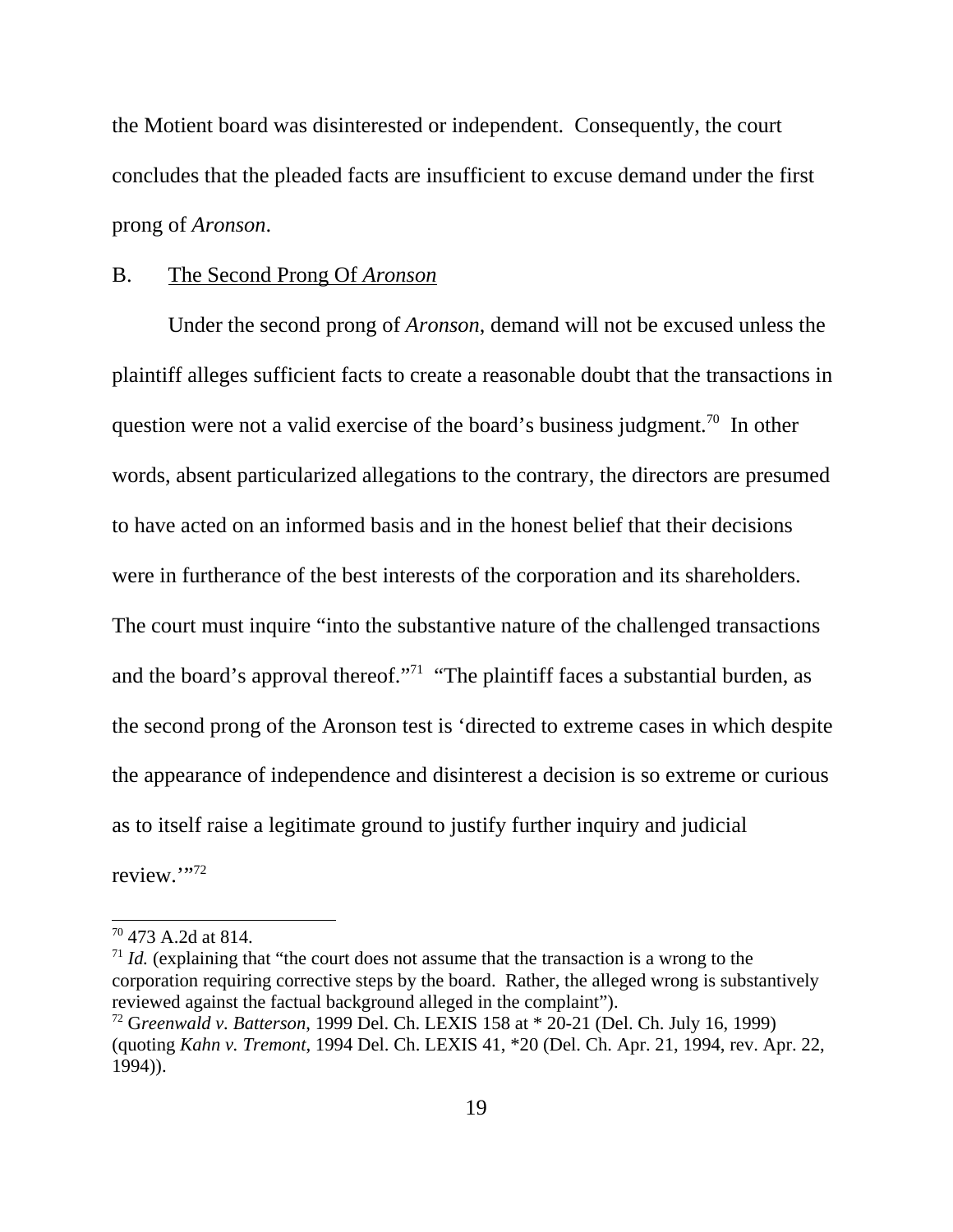Here, the plaintiff alleges that (1) the directors paid exorbitant fees to CTA and Tejas to advise the company on certain financial transactions, and that (2) the directors permitted Gary Singer to manage the company's affairs in direct violation of an SEC injunction prohibiting him from serving as an officer or director of a public company.73 As to the former claim, the complaint does not plead with particularity facts demonstrating a likelihood that the director defendants were grossly negligent in fulfilling their duty of procedural due care. The complaint does not properly allege that the directors failed to adequately inform themselves in connection with the retention and compensation of CTA and Tejas. In addition, there are no well-pleaded allegations of fact that a majority of the directors were financially interested in the transactions at issue. Ultimately, the complaint makes generalized allegations that do not raise a reasonable doubt that the challenged transactions were the product of due care. 74

At best, the plaintiff has alleged a weak claim of corporate waste. To excuse demand on the grounds of waste, the complaint must allege particularized facts

 $73$  The plaintiff also asserts an unjust enrichment claim against Singer, CTA, Abbruzzese, Kittner, Aquino, Downie, and Tejas. Compl. ¶ 60. However, the complaint fails to allege how these defendants were enriched. The complaint does not allege that these individual defendants personally benefitted from the challenged transactions. Moreover, as a matter of law, the court cannot reasonably conclude that the defendants were unjustly enriched when Tejas and CTA received compensation for providing services to Motient pursuant to a contractual agreement approved by the Motient board.

 $74$  Compl.  $\P$  19. The complaint merely states in a conclusory fashion that "the directors, other than James Dondero, provided little input and had basically no deliberation on these complicated issues involving transactions worth hundreds of millions of dollars to the company."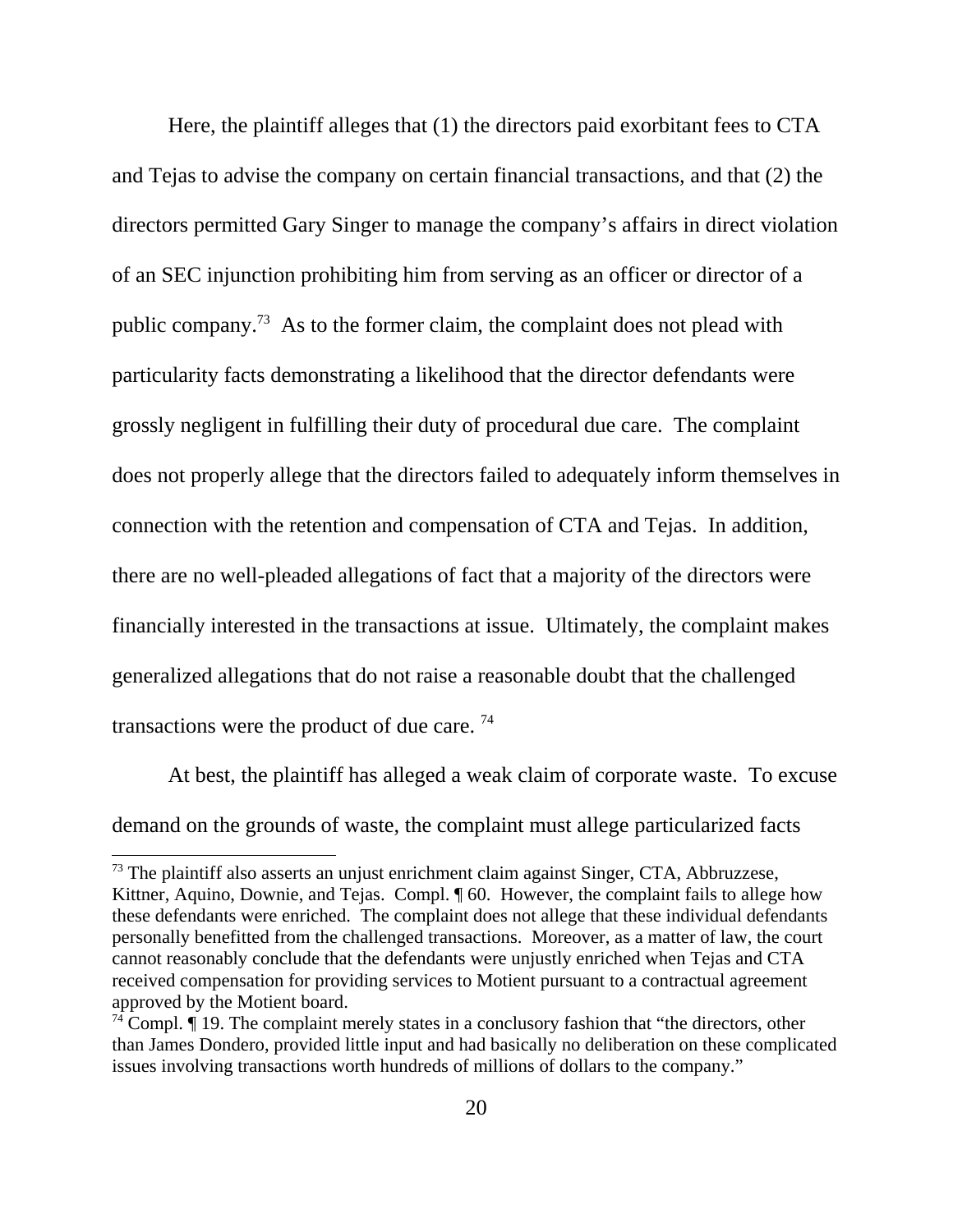sufficient to create a reasonable doubt that the board authorized action on the corporation's behalf on terms that no person of ordinary, sound business judgment could conclude represents a fair exchange.<sup>75</sup> "That extreme test is rarely satisfied, because if a reasonable person could conclude the board's action made business sense, the inquiry ends and the complaint will be dismissed."<sup>76</sup>

In this case, the complaint does not allege that CTA or Tejas were hired for other than a legitimate business purpose or that they failed to perform the tasks for which they were retained. In fact, the complaint alleges that CTA provided financial advice to Motient and Tejas served as a placement agent for several of Motient's private stock issuances.<sup>77</sup> The complaint merely alleges that these firms were overcompensated. This claim falls far short of meeting the stringent requirements of the waste test.

 Finally, the complaint does not allege particularized facts from which the court could reasonably infer that the board did in fact permit Gary Singer to function as an officer or director of the company in violation of the federal court injunction. There are no specific allegations that Gary Singer attended board meetings as a voting participant or approved transactions on behalf of Motient. The

<sup>75</sup> *Brehm*, 746 A.2d at 263.

<sup>76</sup> *Green v. Phillips*, 1996 Del. Ch. LEXIS 76 at \*17 (Del. Ch. June 19, 1996) (stating that "[t]o state a claim for corporate waste, the complaint must allege particularized facts showing that the corporation, in essence, gave away assets for no consideration").

 $77$  Compl.  $\P\P$  17, 21, 28-31.